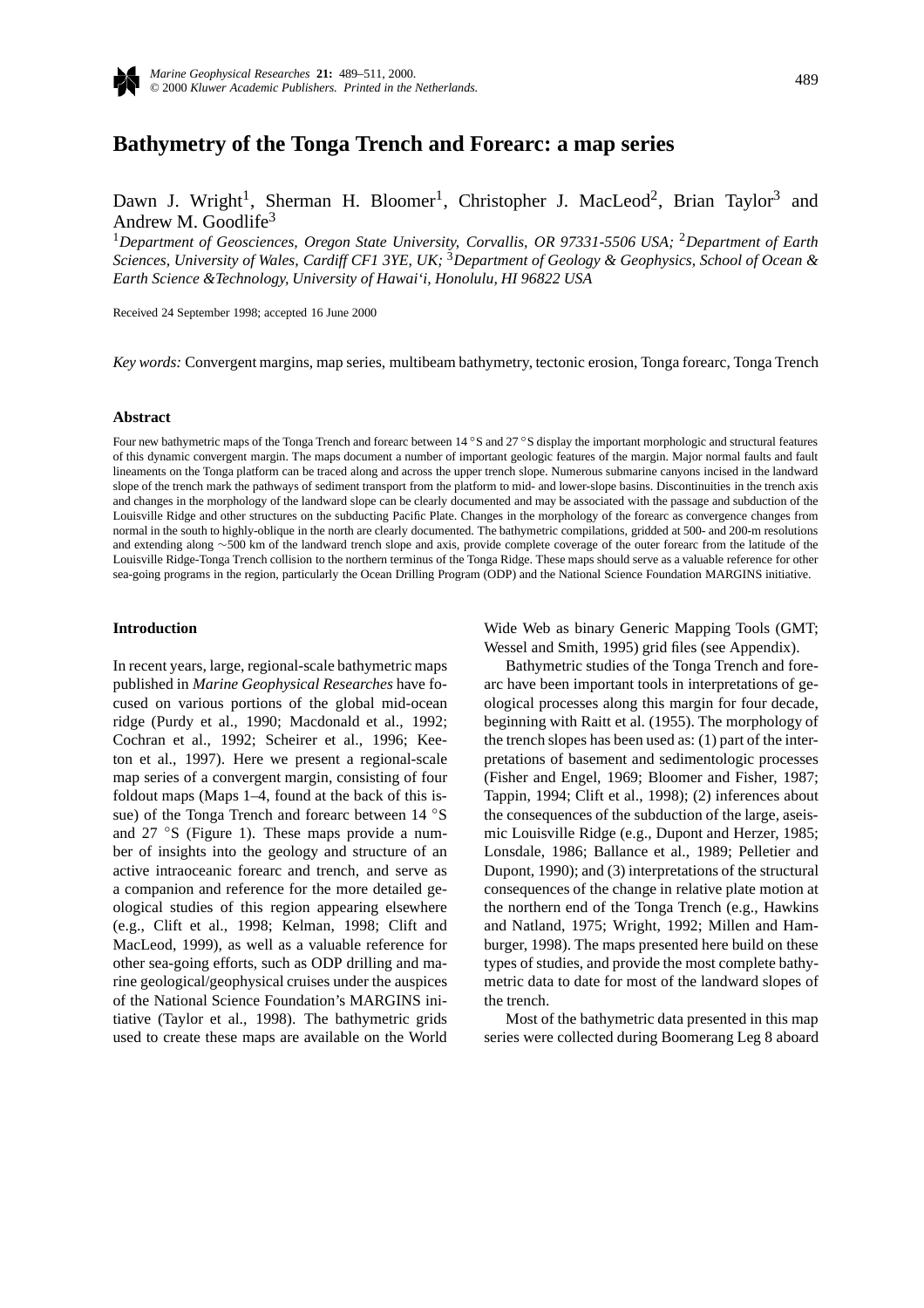

*Figure 1.* Regional location map of the study area (marked by box) in the southwest Pacific. Tonga Trench marked by solid line with barbs on overriding plate. Dashed line represents the trend of the Vitiaz Trench lineament (Brocher, 1985), and dotted-dashed line shows trend of the Fiji Fracture Zone (Kroenke et al., 1987). Trend of Louisville Ridge (Lonsdale, 1988) marked by dotted line.

R/V *Melville* (May to June 1996) using the Sea Beam 2000 multibeam swath mapping system (Figures 2 and 3). In addition to the bathymetry, Sea Beam 2000 sidescan, dual-channel seismic reflection data, Bell BGM-3 gravity, total field magnetics, and an extensive suite of dredged samples were collected. Sea Beam 2000 sidescan and seismic reflection data are presented elsewhere (Bloomer and Wright, 1996; Clift et al., 1998). Boomerang 8 was an ODP site survey and addressed a number of scientific issues concerning the origin and structure of the Tonga forearc. Chief among them were: (1) testing the hypothesis that the Tonga forearc is comprised of an ophiolitic basement (such as that exposed in Cyprus), formed in the earliest stages of subduction by high-volume, short-lived arc volcanism (Bloomer et al., 1996; Kelman, 1998); and (2) constraining the mechanisms of tectonic (subduction) erosion (i.e., the process by which material from the overriding plate is removed piecemeal and recycled into the mantle; Hussong and Uyeda, 1981; Hilde, 1983; Bloomer and Fisher, 1987), and how its effects may be distinguished from the subduction of the Louisville Ridge.

### **Geologic setting**

Intraoceanic convergent margins are important sites of nascent continental crust formation and recycling of material back into the mantle. Here mantlederived melts are transferred to the arc, forearc, and backarc system, and oceanic sediments and fragments of oceanic crust are accreted (Hawkins, 1974, 1995). Tonga is recognized as the type example of an extension-dominated, non-accretionary convergent margin (e.g., Tappin, 1994; Tappin et al., 1994a; MacLeod, 1996), with active extensional tectonism throughout the forearc and landward trench slopes.

The Tonga Trench is the site of westward subduction of the Pacific Plate beneath the northeastern corner of the Australian Plate (Figure 1). Relative plate convergence is at ∼290◦ and is orthogonal to the 020◦ average trend of the trench (DeMets et al., 1990). The estimated convergence rate is approximately 15 cm/yr (Lonsdale, 1986); however, recent GPS measurements indicate an instantaneous convergence of 24 cm/yr across the northern Tonga Trench, which is the fastest plate velocity yet recorded on the planet (Bevis et al., 1995). At the northern terminus of the trench, near 15 ◦S (Map 1 at back), plate convergence gives way to complex strike-slip motion associated with the Fiji Fracture Zone and back-arc extension in the northern Lau Basin (Kroenke et al., 1987; Hamburger and Isacks, 1988; Millen and Hamburger, 1998). Along its southern end, at approximately 26 ◦S, the trench is impinged upon by the Louisville Ridge, a NNW-trending chain of hotspot-related guyots and seamounts on the Pacific Plate (Figure 1; Clague and Jarrard, 1973; Dupont and Herzer, 1985; Gnibdenko et al., 1985; Lonsdale, 1986, 1988; Watts et al., 1988), which may be traced for several hundred kilometers to the southeast, roughly paralleling the trend of the Hawaiian-Emperor Seamount chain (Clague and Jarrard, 1973). Because of the obliquity between the trend of the Louisville Ridge and the convergence direction of the Tonga Trench, the collision zone is migrating southward along the trench at a rate of approximately 18 cm yr−<sup>1</sup> (Lonsdale, 1986; MacLeod, 1994). This rate is roughly equivalent to the rate of southward propagation of the Eastern Lau Spreading Center/Valu Fa Ridge within the Lau Basin (Parson and Hawkins, 1994). The visible effects of collision upon the trench are well seen near 26 ◦S, which also marks the boundary between the Tonga and Kermadec forearcs. In the vicinity of the collision zone near  $26^\circ$ S, the trench axis is unusually shallow, with a max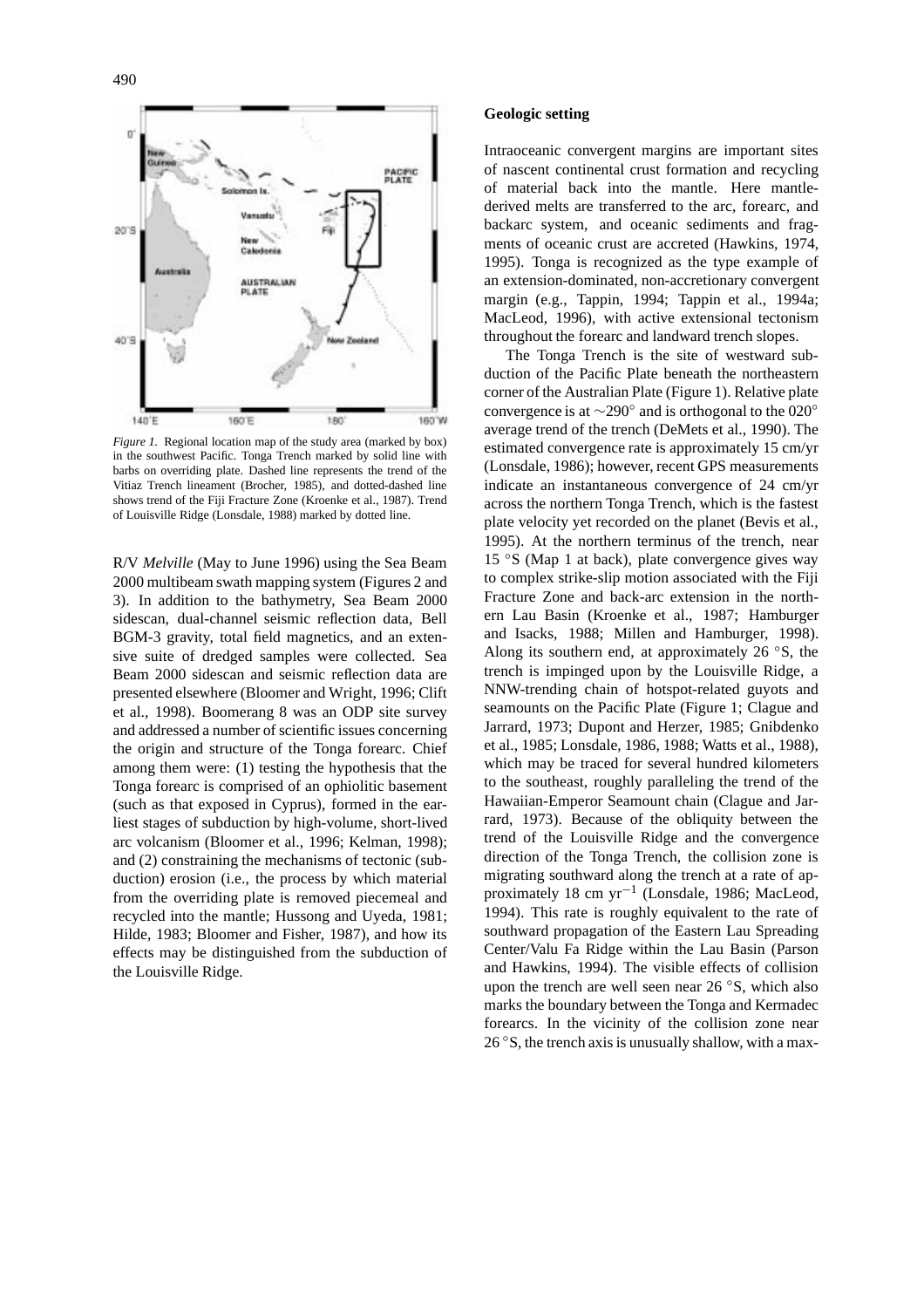imum depth of less than 6000 m (Dupont and Herzer, 1985; Pontoise et al., 1986; Map 4 at back). To the north, the post-collisional trench axis is deeper and the inner trench slope is much narrower and far steeper (with slopes of  $3-10°$  at 6000–9000 m depth; Maps 3 and 4 at back) than in the trench to the south of the intersection, where slopes average 1–2◦ and the maximum depth of the trench axis is typically 8000 m (Lonsdale, 1986). The axis of the Tonga Trench is offset roughly 50 km to the northwest, relative to the axis of the Kermadec Trench (Figure 1). That offset has been attributed to erosion of the Tonga forearc induced by the subduction of the Louisville Ridge (Pelletier and Dupont, 1990).

Active arc volcanism is occurring along the Tofua volcanic arc (TVA), located on the western edge of the shallow forearc platform of the Tonga Ridge (Figures 2 and 3). The Tonga Ridge is part of a remnant arc complex, split in the late Miocene to form the active Lau backarc basin (Karig, 1970; Parson et al., 1992; Figures 2 and 3). The very broad, shallow form of the Tonga Ridge is very different from the western part of the Kermadec forearc (Pelletier and Dupont, 1990). The uplift of this platform has been attributed to the effect of the southward propagating subduction of the Louisville Ridge (Pelletier and Dupont, 1990), but it could also be a consequence of the original geometry of remnant arc rifting (Hawkins et al., 1984). The other half of the remnant arc, the Lau Ridge, forms the western margin of the actively-spreading Lau Basin. The Lau Basin has a triangular shape as a consequence of the clockwise rotation of the Tonga Ridge as the basin opened (MacLeod et al., 1992, 1994; Sager et al., 1994; Olbertz et al., 1997).

The Tonga forearc lies between the TVA and the trench, including the Tonga platform, and comprises basement that appears to be wholly Eocene or younger in age (Bloomer et al., 1994). This volcanic basement is overlain by a sedimentary sequence comprised mainly of volcaniclastic sediments laid down during at least three episodes of arc volcanism (Hawkins et al., 1994). The still-active TVA represents the most recent episode. The forearc from 14 ◦S to 26 ◦S may be subdivided latitudinally into three major blocks, based on morphology, structure, and sediment geometry (Tappin, 1994):

1. the northern block (north of ∼18°30′S; Maps 1 and 2 at back) lies in the deepest water, and includes small islands formed by TVA volcanoes that penetrate a relatively thin sedimentary section with no preferential regional dip;

- 2. the central block ( $\sim$ 18°30' to 22 °S; Maps 2 and 3 at back) is composed of numerous small islands with a sedimentary section dipping mainly towards the east, and the TVA lying on the western margin of this part of the forearc; and
- 3. the southern block (∼22◦ to 26 ◦S; Maps 3 and 4 at back) is entirely submarine with shallow water depths, a sedimentary section dipping westward towards the Lau Basin, and the TVA against the western margin of the forearc.

GPS-derived plate convergence vectors between the Tonga platform and the Pacific plate suggest that the forearc is rapidly rotating clockwise at a rate of  $\sim$ 7° Myr<sup>-1</sup> (Bevis et al., 1995). This is in accord with paleomagnetic data from ODP sites on the Tonga forearc and from field studies on the islands, indicating 20◦ of clockwise rotation since the late Miocene (MacLeod et al., 1992; Sager et al., 1994).

#### **Data acquisition**

The Sea Beam 2000 bathymetric mapping system operates at 12 kHz with 121 across-track beams (compared to 16 for Sea Beam), yielding a swath roughly 3.46 times the water depth (Miller and Capell, 1993). The beams are automatically adjusted to be equidistant horizontally. The data were logged into time series and archived into files containing 24 hours worth of data. Files were then run through scripts that merged them with 24-hour P-code Global Positioning System (GPS) navigation. Track charts and speed/course consistency used in the Eotvos corrections for gravity anomaly calculations showed the P-code navigation to be significantly better than S-code. GPS data aboard the *Melville* were collected with PCODE and Trimble 4000AX receivers. Any navigational errors resulting from a temporary malfunction of the PCODE GPS were replaced with fixes from the Trimble 4000AX. For the majority of the 36-day cruise the PCODE receiver performed flawlessly, with no editing of the navigation needed.

Sound velocity profiles were taken every 2.5 days during the cruise, for a total of fourteen. Expendable bathythermographs (XBTs) deployed every few days verified that the profiles remained within acceptable limits. Very small spatial variations in sound speed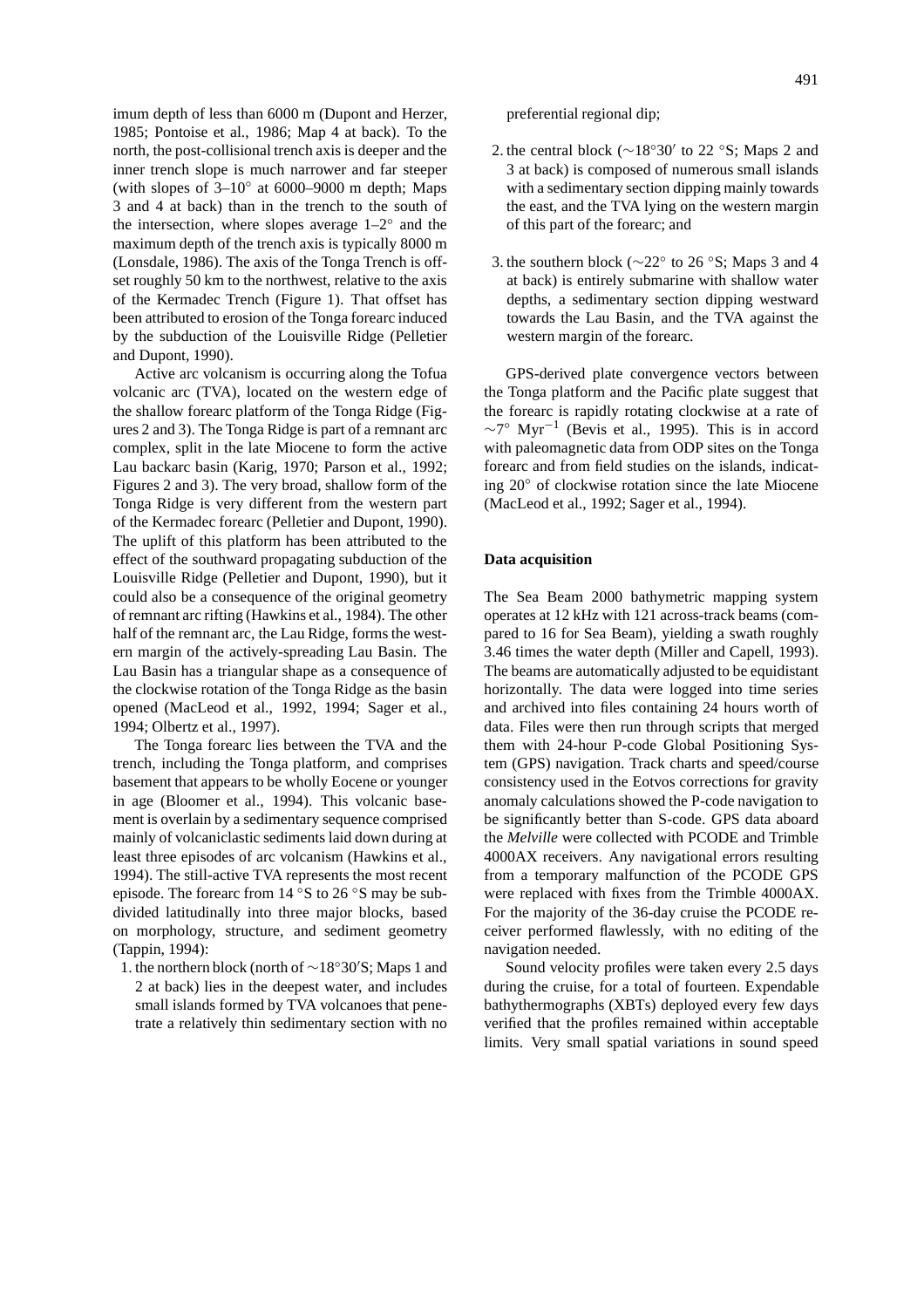matched well with those in the temporal domain, so the profiles that were used to calculate depths were not altered.

It should be noted that the tracklines of Boomerang 8 were not planned exclusively for a mapping program (Figures 2 and 3). The dredging and seismic programs of Boomerang 8 were also extremely important, as they were essential for understanding the origin, composition, and structure of the Tonga forearc. On the basis of beam coverage alone it would have been more efficient to run our survey lines, for the most part, parallel to the axis of the forearc and trench, with a few perpendicular lines across major off-axis features such as the Capricorn seamount. But given the importance of the other programs, the mixture of perpendicular and parallel tracks was the best choice, still providing nearly complete coverage of the outer forearc and the north- and southeast limbs of the King's Triple Junction at 174 ◦W (Figure 2). The Boomerang 8 Sea Beam 2000 data combined with Sea Beam 2000 data from Westward Legs 5, 6, and 12 (Smith et al., 1998), provide complete coverage of Capricorn seamount and one swath on the Pacific plate parallel to the trench axis (Figures 2 and 3; Table 1). The inclusion of Sea Beam data from Marathon 6 (Lonsdale, 1986; Table 1), consisting of one swath running down the trench axis throughout the study area, the R/V *Sonn*e cruises SO-35, SO-48, and SO-67 (Beiersdorf and von Stackelberg, 1990; von Stackelberg and von Rad, 1990; von Rad et al., 1990; Table 1), and center beam depths from the R/V *Jean Charcot* cruises JC-86000211 and JC-87001211 (used to supplement the multibeam coverage from  $23^{\circ}-27$  °S; Table 1), as well as an edited compilation of digitized contours from New Zealand hydrographic charts (New Zealand Hydrographic Office, 1997), yields nearly complete coverage for the entire study area.

### **Data processing**

Data processing was accomplished using MB-System (Caress and Chayes, 1996; Caress et al., 1996), and additional code written by D. Scheirer and the Scripps Institution of Oceanography (SIO) Shipboard Computer Group. GMT was used for shipboard display and plotting, as well as for preparation of the final map series. Time series of bathymetry data were initially merged with the logged navigation and then run through a program that unflagged beams automatically flagged as bad by Sea Beam Instruments software. We found that the software often flagged 8–10% of the good beams for deletion, particularly in the deep terrain of the Tonga Trench. The data were then passed through a despiking algorithm that filtered the unflagged data. Care was taken to remove ping data acquired at a ship's speed of less than 4 knots over dredging sites. All data were then edited manually using mbedit, MB-System's visually interactive, pingediting tool. This tool allows the user to cycle through each ping in the data set and remove bad beams that may have been missed during the filtering step. The data were of high enough quality that we were able to keep the editing abreast of the data collection rate. The small number of artifacts included the occasional 'curling up' of outermost beams, 'loss of bottom' on very steep slopes, and spurious depth readings resulting from sudden heading changes (greater than  $10°/min$ ) in deep terrain during dredging operations.

The final bathymetry grids were constructed by combining gridded data from all of the individual surveys, giving priority to the more recent surveys with Sea Beam 2000. Raw, ping-edited Sea Beam 2000 data files were readily available while the Sea Beam data from R/V *Sonne* cruises had already been gridded, and therefore had to be resampled, edited, and regridded. Gridding was based on a Gaussian weighted average scheme. Each data point's contribution to a Gaussian weighted average for each nearby grid cell was calculated as the point was read and added to the grid cell sums (Caress and Chayes, 1995). A weighted average scheme was chosen because in the absence of artifacts, it does the best job of representing the gridded field. Also, the scheme is heavily biased towards those data points closest to the grid point and minimizes anomalous values from outliers (Keeton et al., 1997). Gaps between swaths were filled using a thin plate spline (i.e., a common smoothing function; see Sandwell, 1987) with a tension of infinity. The size of the internal working grid was increased up to of 0.1 times the size of the grid to guide the spline interpolation of data gaps, which may have occurred at the edges of the grid. The clipping dimension for the spline interpolation was increased by varying distances, up to 10 times the grid spacing, in order to fill data gaps. For high resolution grids of small areas (thin boxes in Figures 2 and 3), a grid spacing of 200 m was chosen as this matches the footprint of each Sea Beam 2000 beam at ∼5000–6000 m depth. Larger, regional grids (thick boxes in Figures 2 and 3) were gridded at 500 m.

Detailed bathymetry of the Tonga platform, as digitized from New Zealand hydrographic charts (New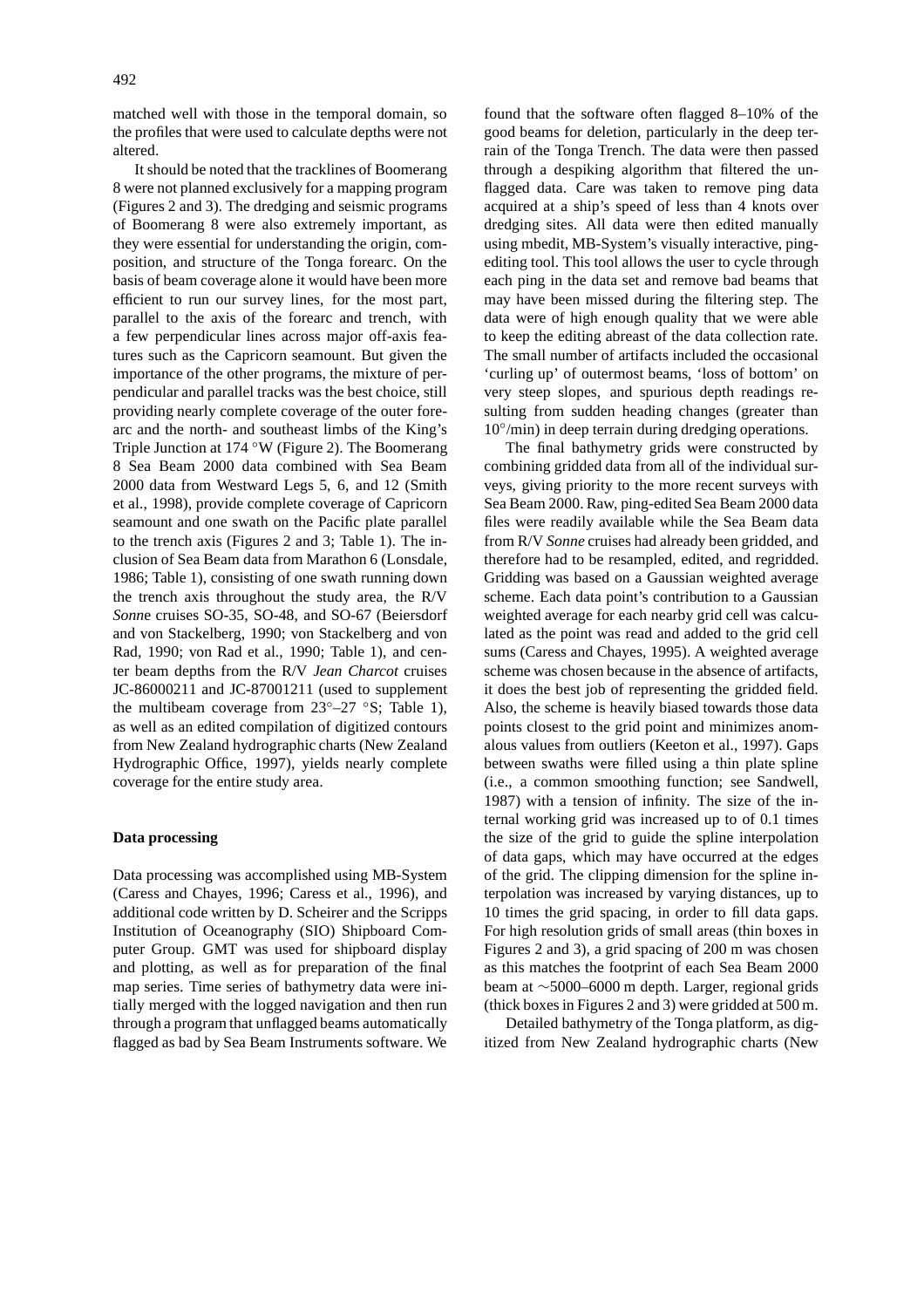

*Figure 2.* Index map showing major tectonic features and ship tracks of data used for the northern half of the map series. Tonga Trench marked by thick solid line with barbs on overriding plate, and Fiji Fracture Zone by thick dotted line. Heavy lines = King's Triple Junction (KTJ; also known as the Mangatolu Triple Junction), axis of nascent spreading center, axis of Tofua volcanic arc (TVA), axis of Tonga Ridge (TR). Also shown are locations of Machias seamount (MS), and Capricorn seamount (CS). Thin solid line = tracks of Boomerang Leg 8; thick solid line at  $17°30'$  S = Westward Leg 5; dashed line = Westward Leg 6; dotted-dashed line = Westward Leg 12; thin dotted line = Marathon 6. Thick solid boxes indicate areas of the large regional maps at the back of this issue (made primarily from 500-m Sea Beam and Sea Beam 2000 grids). Thin solid boxes indicate areas and figure numbers of the more detailed, higher resolution maps that appear in the manuscript (made from 200-m Sea Beam 2000 grids).

Zealand Hydrographic Office, 1997), was blockmedian filtered before merging with the Sea Beam data. Additional data editing control over this region and in certain areas along the trench axis was obtained by masking selected small areas and interpolating over them between good data points with a pure spline solution. In practice, gaps smaller than 3 km were filled

in. Center-beam depths from the *Jean Charcot* cruises at 23◦–27 ◦S were manually edited to remove large artifacts and then block-median filtered before merging with Sea Beam data.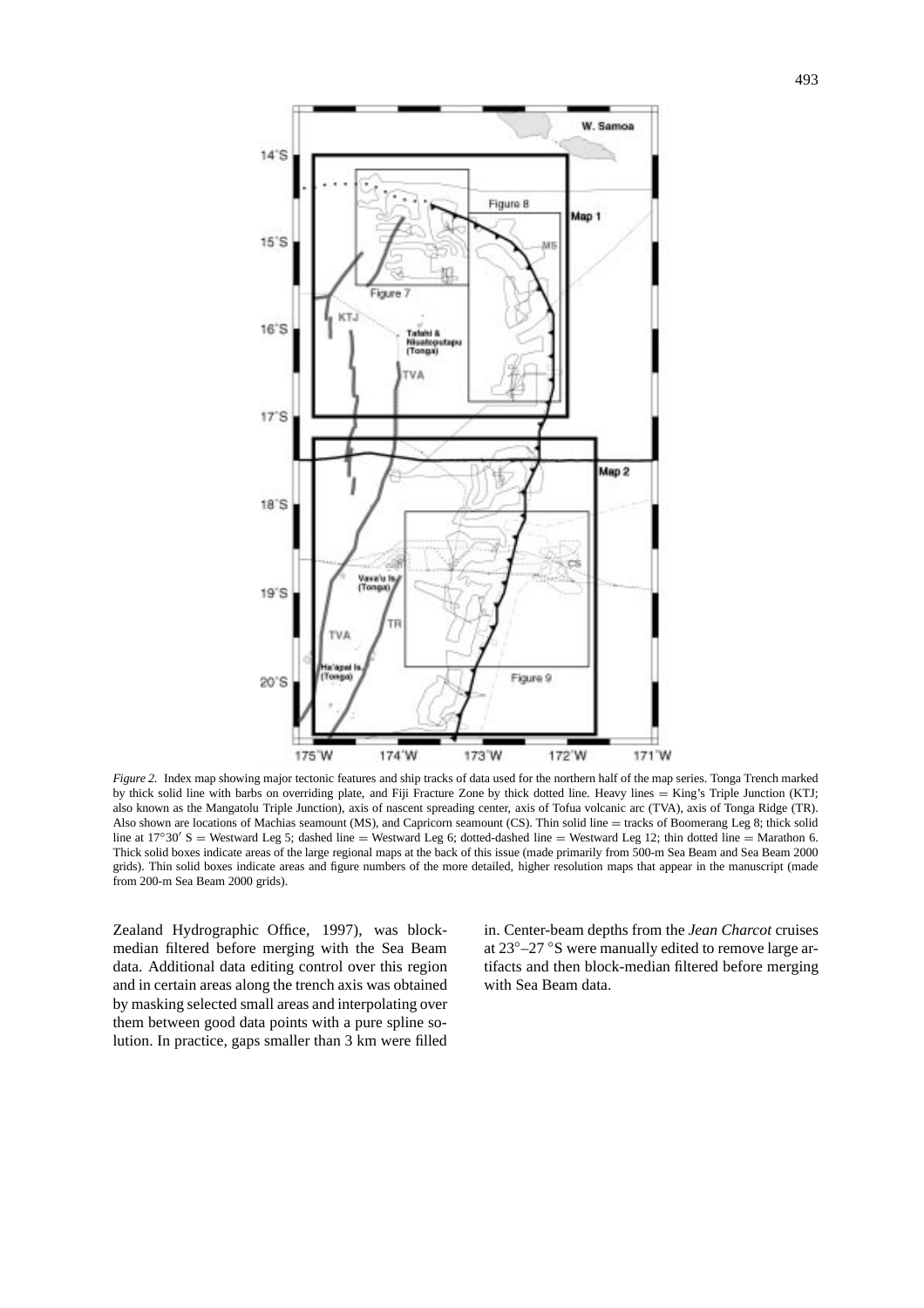

*Figure 3.* Index map showing major tectonic features and ship tracks of data used for the southern half of the map series. Tonga Trench marked by thick solid line with barbs on overriding plate. Heavy solid lines = Eastern Lau spreading center (ELSC) within the Lau Basin, axis of Tofua volcanic arc (TVA), and axis of Tonga Ridge (TR). Heavy dashed line = axis of Louisville Ridge. Thin solid line = tracks of Boomerang Leg 8; dashed line = Westward Leg 6; dotted-dashed line = Westward Leg 12; dotted line = Marathon 6. Inset map shows tracks of Marathon 6 down the trench axis (heavy line) with cruises of the R/V *Jean Charcot* (dashed lines; see Table 1). Thick solid boxes indicate areas of the large regional maps at the back of this issue (made primarily from 500-m Sea Beam and Sea Beam 2000 grids). Thin solid boxes indicate areas and figure numbers of the more detailed, higher resolution maps that appear in the manuscript (made primarily from 200-m Sea Beam 2000 grids).

### **The maps**

The map series consists of four foldout maps at the back of this issue. Each is plotted at a Mercator projection using the WGS 84 spheroid. The scales of each map, optimized for the published format size are: Map  $1 = 1:500,000$ , Map  $2 = 1:560,000$ , Map  $3 =$ 1:700,000, and Map  $4 = 1:670,000$ . The colors for each of the maps correspond to the same depth interval (500 m), and the contour interval is 250 m. Maps 1–3 are based on a 500-m gridded data set, while Map 4 is based on a data set primarily of center-beam

soundings, gridded at 30seconds. Even though we endeavored to remove all of the bathymetry artifacts, a number of small ones remain, particularly at the transitions between GPS-navigated Sea Beam 2000 and Transit satellite-navigated Sea Beam surveys (e.g., upper right corner of Map 2). The quality of navigation of the Sea Beam surveys is variable, with an estimated navigational accuracy of ±250–300 m (Beiersdorf and von Stackelberg, 1990; Wiedicke and Collier, 1993; Wiedicke and Habler, 1993). Depths shown on all maps are in corrected meters.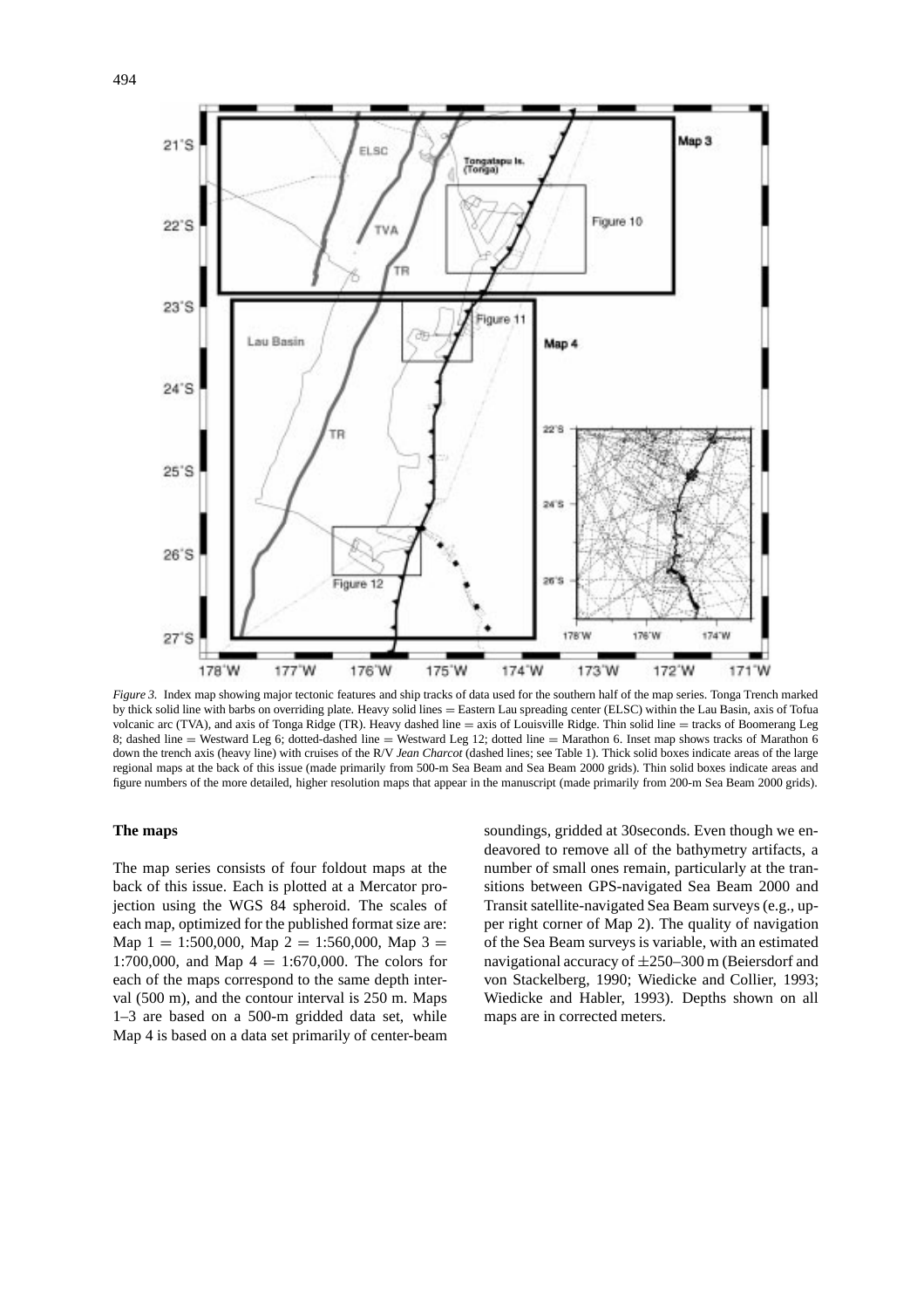*Table I.* Swath data sources

| Cruise      | Dates                  | Ship                        | Principle<br>Objectives                              | Multibeam<br>System                             | PI(s)                                 |
|-------------|------------------------|-----------------------------|------------------------------------------------------|-------------------------------------------------|---------------------------------------|
| Boomerang 8 | May-June 1996          | Melville                    | ODP site survey:<br>multibeam.<br>dredging, seismics | Sea Beam 2000<br>Wright                         | Bloomer,                              |
| Westward 12 | April–May 1995         | Melville                    | transit                                              | Sea Beam 2000                                   |                                       |
| Westward 6  | Aug.-Sep. 1994         | Melville                    | OBS, seismic,<br>multibeam                           | Sea Beam 2000<br>Dorman                         | Hildebrand,                           |
| Westward 5  | May-June 1994          | Melville                    | OBS, multibeam                                       | Sea Beam 2000                                   | <b>Bryden</b>                         |
| $SO-67$     | Feb. 1990              | Sonne                       | multibeam                                            | Sea Beam                                        | Wiedicke.<br>Collier, Habler          |
| $SO-48$     | Feb. 1987              | Sonne                       | multibeam                                            | Sea Beam                                        | Riech, von<br>Stackelberg,<br>von Rad |
| $SO-35$     | Dec. 1984-<br>Jan 1985 | Sonne                       | multibeam                                            | Sea Beam                                        | von<br>Stackelberg,<br>von Rad        |
| Marathon 6  | Aug.-Sep. 1984         | <b>Thomas</b><br>Washington | multibeam.<br>seismics                               | Sea Beam                                        | Lonsdale                              |
| JC-87001211 | Mar.-Apr. 1987         | Jean<br>Charcot             | bathy, magnetics,<br>gravity                         | Sea Beam (only center<br>beam depths available) | $\qquad \qquad -$                     |
| JC-86000211 | Jan. 1986              | Jean<br>Charcot             | bathy, magnetics,<br>gravity                         | Sea Beam (only enter<br>beam depths available)  | $\overline{\phantom{0}}$              |

#### **Discussion of bathymetric features**

Here we simply summarize the primary morphological features that can be seen in the maps, starting from the northwest corner of the study area, moving east around the 'corner' of the Tonga Trench and then south. More detailed geological interpretation and analysis of these data will be presented elsewhere, in conjunction with seismic, sidescan, and geochemical data. Figure 4 shows the location of a series of profiles generated from Sea Beam 2000 center beam depths and projected perpendicular to the trend of the trench and forearc. The profiles were selected both to show a regional overview of the trench and forearc, where the best Sea Beam 2000 data were available, and to be representative of the typical morphology of an extension-dominated convergent margin. Profiles 1–18 (Figures 4 and 5) cover the northern terminus of the trench, the axis of seafloor-spreading in the northeast limb of the King's Triple Junction, and the northern forearc block. Profiles 19–23 are representative of the central forearc block, and profiles 24–30 are from the southern forearc block (Figures 4 and 6).

A primary hypothesis guiding the discussion of bathymetric features is that vigorous tectonic erosion of the Tonga forearc is occurring at the present time (based on results from ODP Leg 135; MacLeod, 1994; Clift and MacLeod, 1999). It is also thought that erosion may be occurring by a combination of two distinct mechanisms: (1) a spatially restricted process resulting from subduction of the Louisville Ridge, and (2) a quasi-steady-state 'background' mechanism occurring everywhere along the trench and forearc. While bathymetry can provide surficial evidence of tectonic erosion, insights into the mechanisms and causes of the process require drilling, in order to investigate the magnitude and timing of subsidence across the forearc, as well as the detailed structure of the forearc basement.

### *Regional features*

The four maps clearly show the broad, shallow Tonga platform at the east end of the forearc. Broad, isolated highs that are extensions of this uplifted, old, arc basement can be found as far north as  $15°30'$  S, though the expression of the Platform is greatly subdued north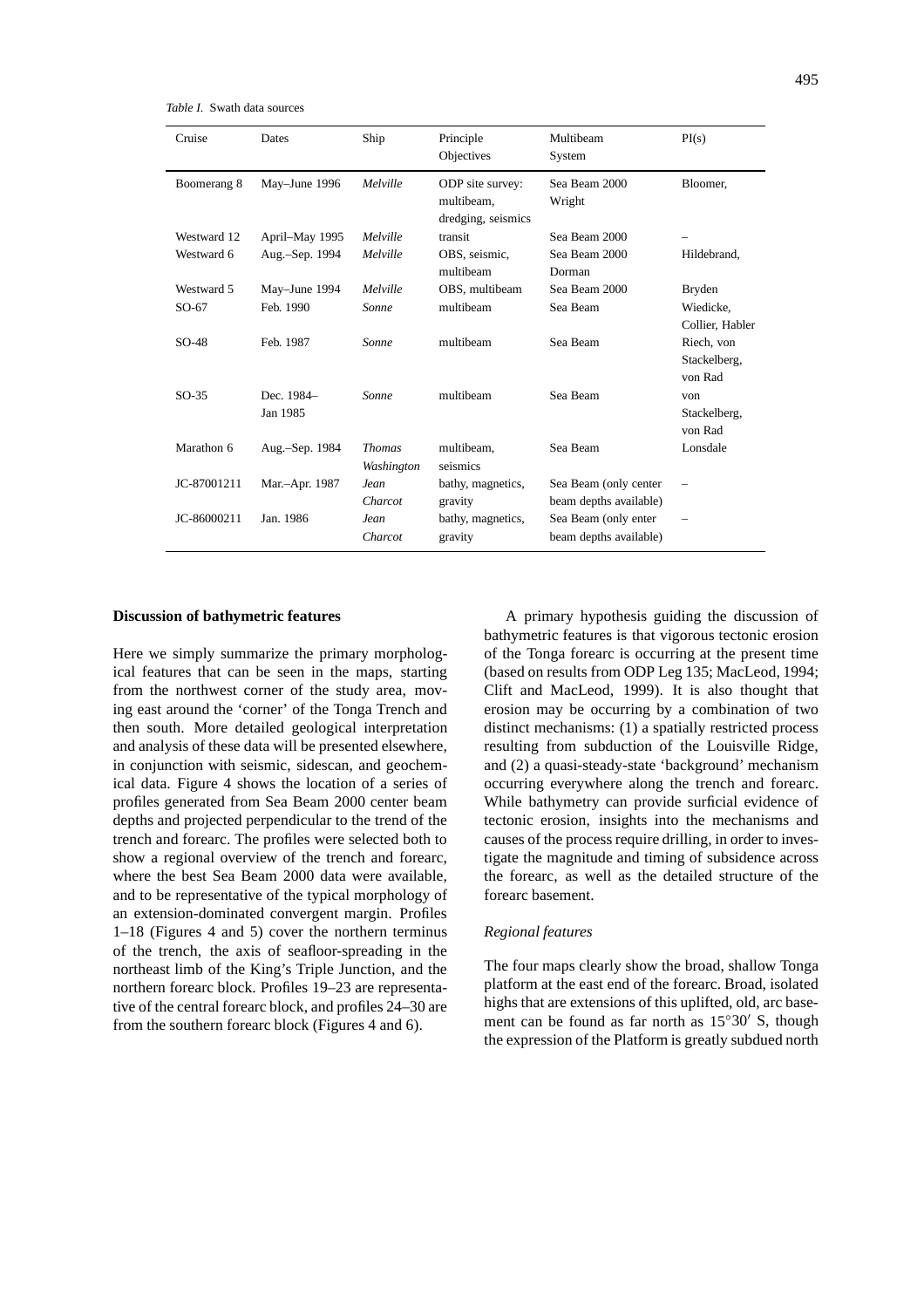

*Figure 4.* Index map of selected bathymetric profiles across the Tonga Trench and forearc.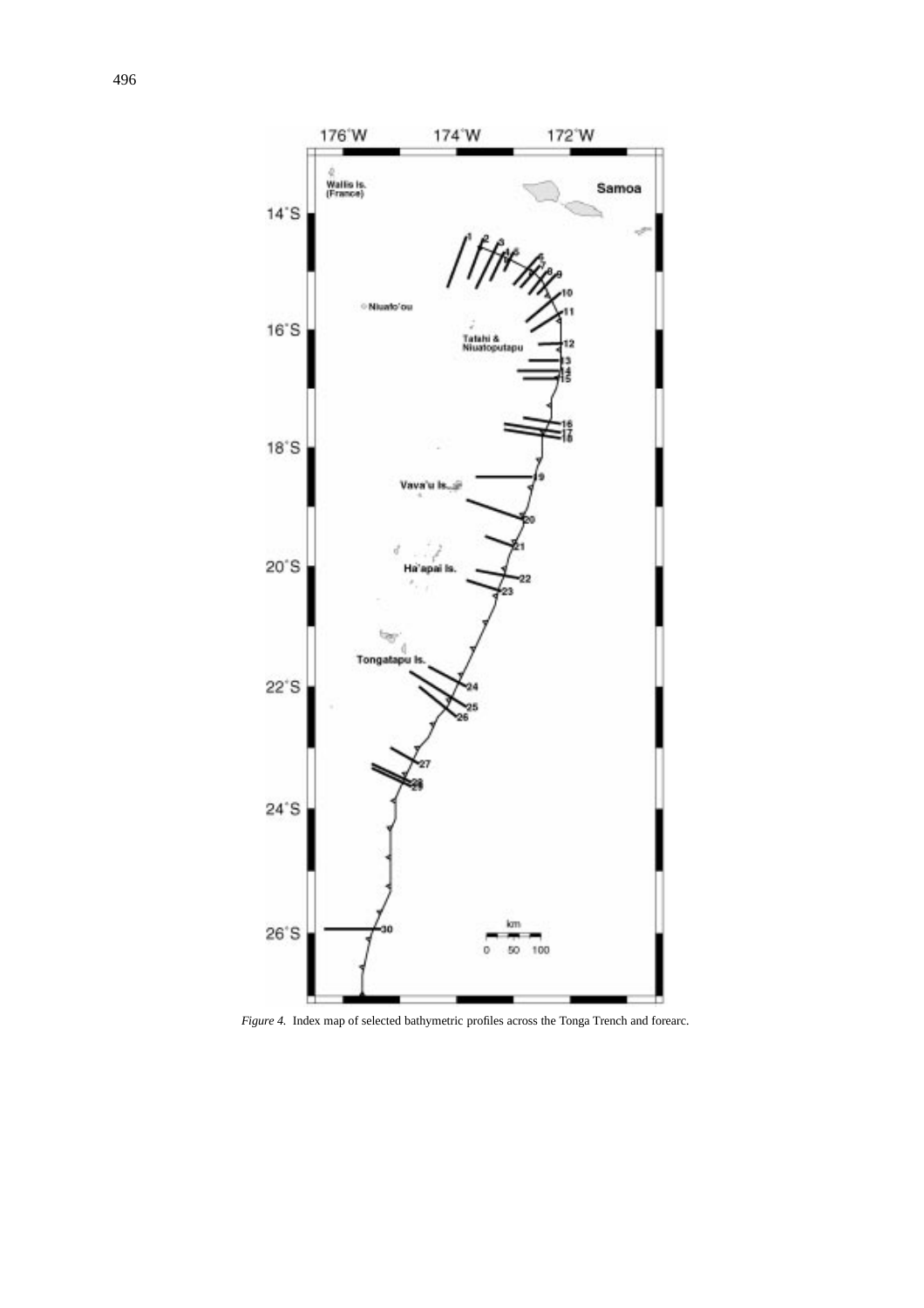

*Figure 5.* Bathymetric profiles across the northern Tonga Trench and forearc. Profiles are from the center beam of Sea Beam 2000 swaths and have been projected normal to the trench axis. Dashed line shows location of trench axis, and small numbers at bottom of each profile denote maximum depths in kilometers.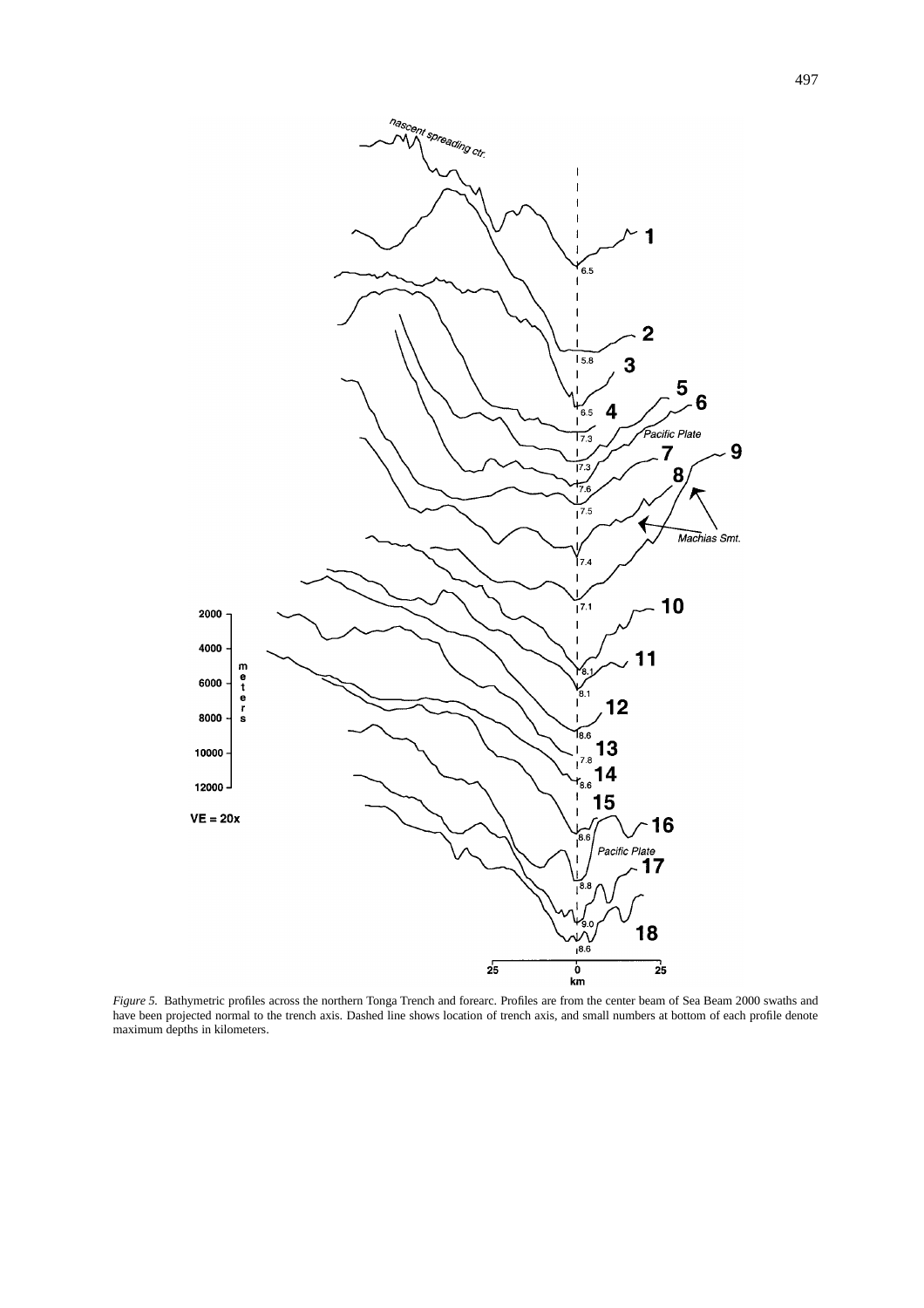

*Figure 6.* Bathymetric profiles across the central and southern Tonga Trench and forearc. Profiles are from the center beam of Sea Beam 2000 swaths and have been projected normal to the trench axis. Dashed line shows location of trench axis, and small numbers at bottom of each profile denote maximum depths in kilometers.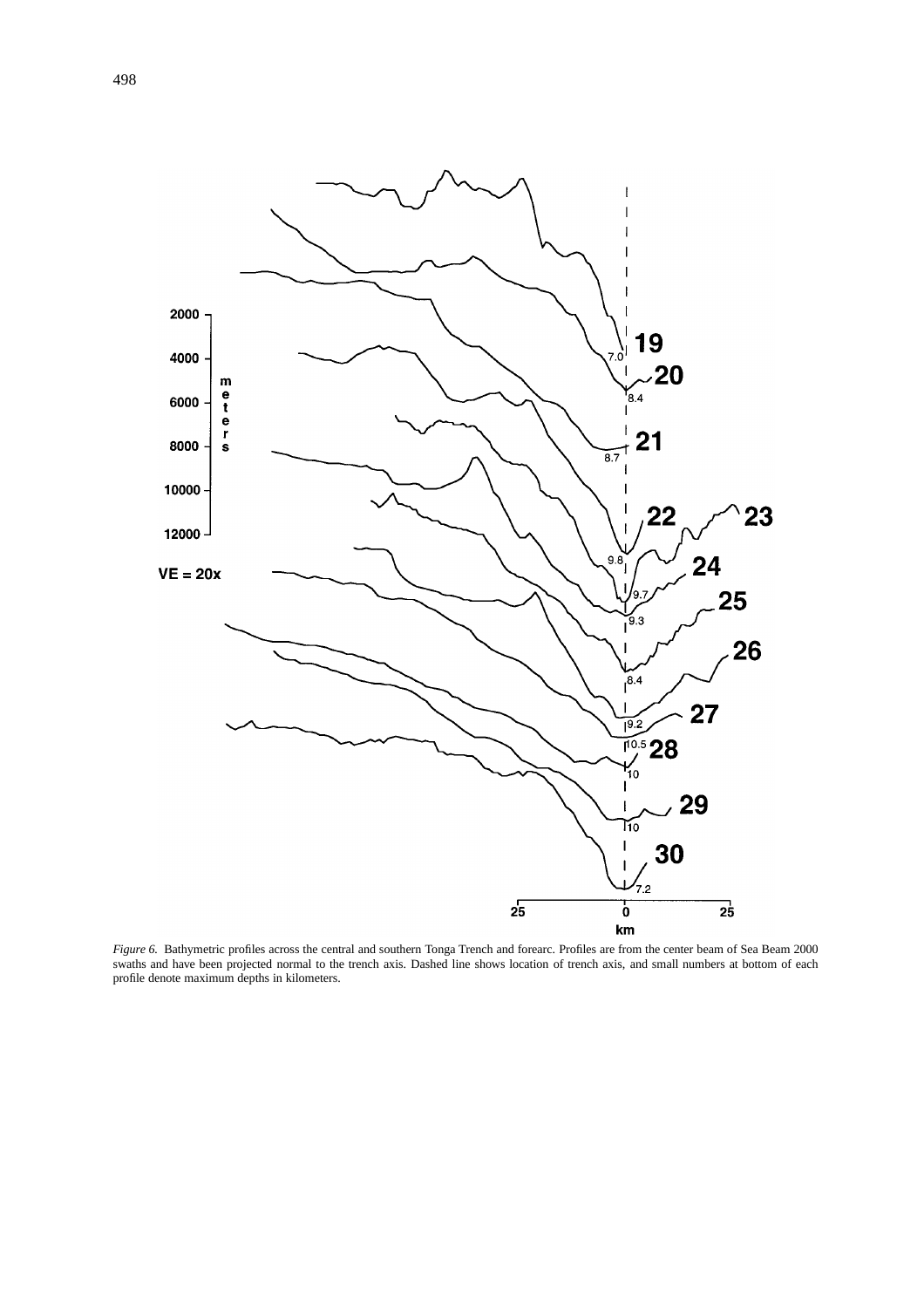of  $18°30'$  S. The forearc deepens dramatically off the eastern edge of the platform, and generally has very steep, narrow landward slopes.

All of the maps show evidence of irregular highs along the trench-slope break and in the mid- and lower-trench slopes. These blocks are commonly asymmetric and all of them that were sampled yielded altered volcanic basement and volcaniclastic sediments (Bloomer et al., 1996). These highs appear to be structural blocks, bounded by normal faults, and are not cored by serpentinites as are many of the trenchslope highs in the Izu-Mariana-Bonin trench (e.g., Fryer et al., 1985, 1990). The maps identify major canyons that provide pathways for material to be transported from the central and eastern Tonga Platform to the trench axis and mid- to lower-slope basins.

The maps show consistent changes in the morphology of the forearc and trench as convergence changes from highly oblique to normal in the north and as the time since collision of the trench with the Louisville Ridge increases. We look briefly at some of those changes in the next four sections.

## *Map 1: A strike-slip boundary and the termination of the Trench*

Map 1 (at back) includes the most tectonically complex terrain of the entire study area, including the transition from subduction to strike-slip motion, and the north- and southeast limbs of the King's Triple Junction (also known as the Mangatolu Triple Junction; Hawkins, 1986; Hawkins et al., 1994; Taylor et al., 1996). The northernmost edifices of the TVA  $(14°57′ S, 173°27′ W)$  extend to within 40 km of the trench axis. Volcanic cross-chains in the active arc can be identified at  $15°05'$  S,  $174°40'$  W;  $15°20'$  S,  $173°40'$  W; and  $16°20'$  S,  $173°50'$  W.

Figure 7 shows a map view of a nascent spreading center, featuring a series of parallel, closely-spaced ridges and troughs, a morphology reminiscent of that observed at slow-spreading ridges. The spreading center can be clearly identified to within about 30 km of the trench axis, and may extend farther north than that. Its juncture with the trench presumably forms a ridge-transform-transform boundary between the Tonga forearc, the Pacific plate, and the Australian plate. Almost directly to the south of this fabric lies a 10-km wide caldera with a significant breach on its southern rim. The caldera lies slightly west of the main line of TVA volcanoes. Dredges from the caldera yielded dacite lavas, which may derive from both the adjacent TVA and the back-arc spreading center (Bloomer and Wright, 1996). The spreading fabric and the caldera probably result from coupling between the crust of the Tonga microplate and the tearing, subducting Pacific plate, accompanied by lateral southward flow of asthenospheric mantle (MacLeod, 1996). This is supported by the geochemistry of lavas from northern Tonga (Falloon et al., submitted). The spreading fabric lies roughly parallel and to the east of the northeastern limb of the King's Triple Junction, a back-arc ridge-ridge-ridge triple junction that is developing within rifted arc crust (Figure 2). The core of the King's Triple Junction is located at approximately  $15°37'$  S,  $174°52'$  W, and is characterized by intense deformation and neovolcanism (Parson and Tiffin, 1993). The Boomerang 8 Sea Beam 2000 survey covered its northeast limb, centered at ∼174°00′ W and trending NE at ∼025° for a distance of ∼50 km (Map 1 at back), as well as its lengthiest limb, extending over 200 km south from  $15°37'$  S to  $17°40'$  S (Maps 1 and 2 at back). Future geochemical analyses will be required to determine what, if any, connection exists between the northeastern limb of the King's Triple Junction and the nascent spreading center that parallels it.

To the west of the nascent spreading center (Figure 8, Map 1), the trench shoals rapidly and the southern slope lacks any obvious lineations. The southern slope is very steep, and has large mid- and upperslope highs (Profiles 1 and 2). This region likely links the Tonga Trench to the seismically defined Fiji Fracture Zone (Millen and Hamburger, 1998), but the nature or precise location of this plate boundary is not at all clear. Seismicity distributions (e.g., Hamburger and Isacks, 1988) require that the boundary be a broad (∼100 km) transfer zone, rather than a simple transform fault.

Part of Profile 1 is located along the axis of the nascent spreading center. To the southeast, the trench axis becomes broad and relatively flat (Figure 5; Profiles 4–9), with more symmetrical landward and seaward slopes, as first noted by Raitt et al. (1955). This portion of the trench (from about  $14°40'$  S,  $173°30'$  W to  $15°10'$  S,  $172°30'$  S) marks a zone either of strikeslip motion between the forearc and the Pacific Plate, based upon an inferred convergence direction of about 110◦ (Pelletier and Louat, 1989), or oblique slip as inferred by Millen and Hamburger (1998).

The tearing of the Pacific plate at the northern terminus of the Tonga Trench (Figure 8) was first proposed by Isacks et al. (1968), with solid supporting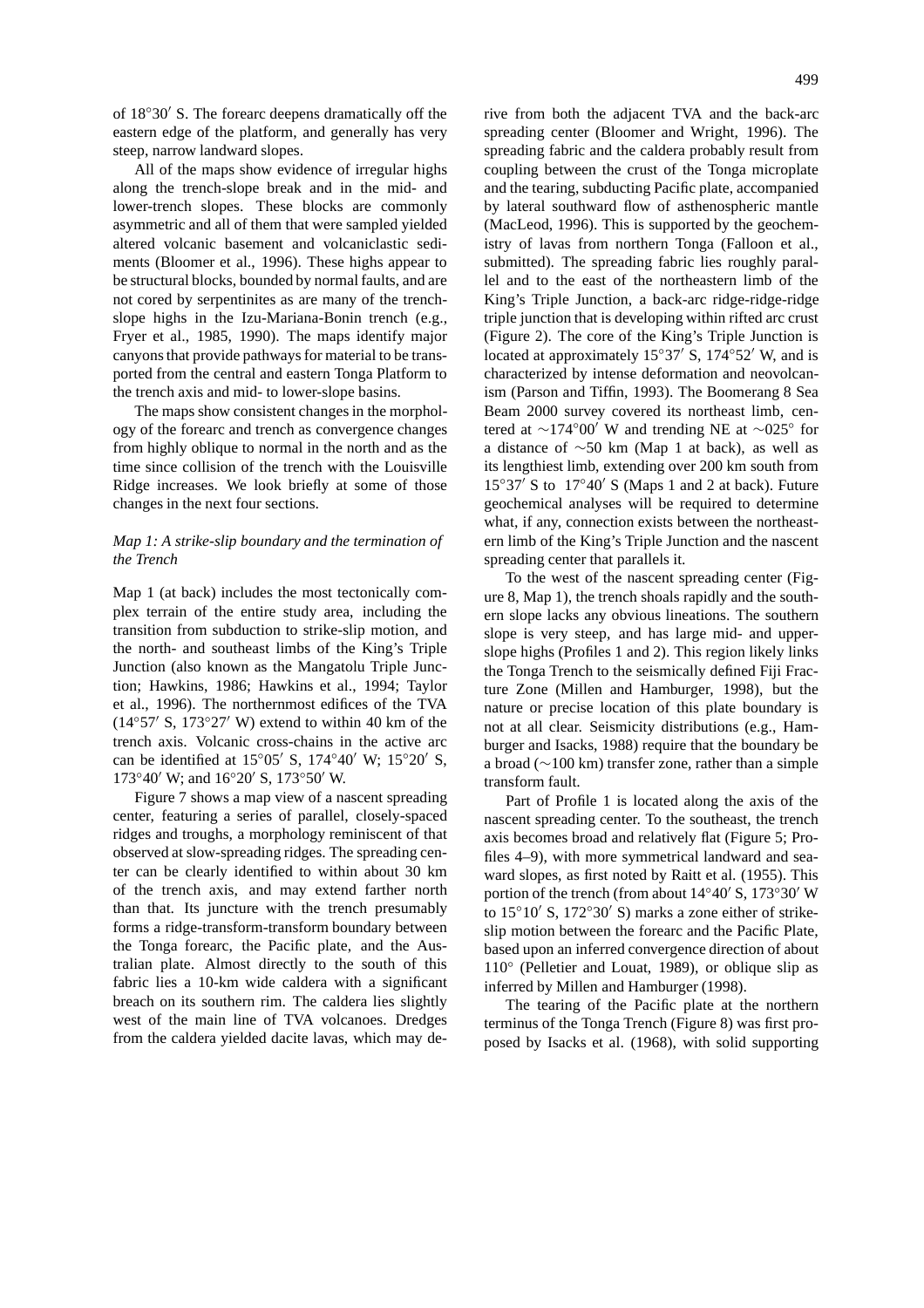

*Figure 7.* Histogram equalized, shaded relief bathymetric map, created from a 200-m Sea Beam 2000 grid (Boomerang 8), of a small ridge-transform-transform boundary to the west of the Tonga Trench. The bathymetry is illuminated at an azimuth of 90◦ using a shading magnitude of 0.4 to accentuate the spreading fabric of the ridge centered at 174 °W, as well as a back-arc caldera at ∼15°25' S, 174 °W. Color change interval based on histogram equalization. Map projection is Mercator.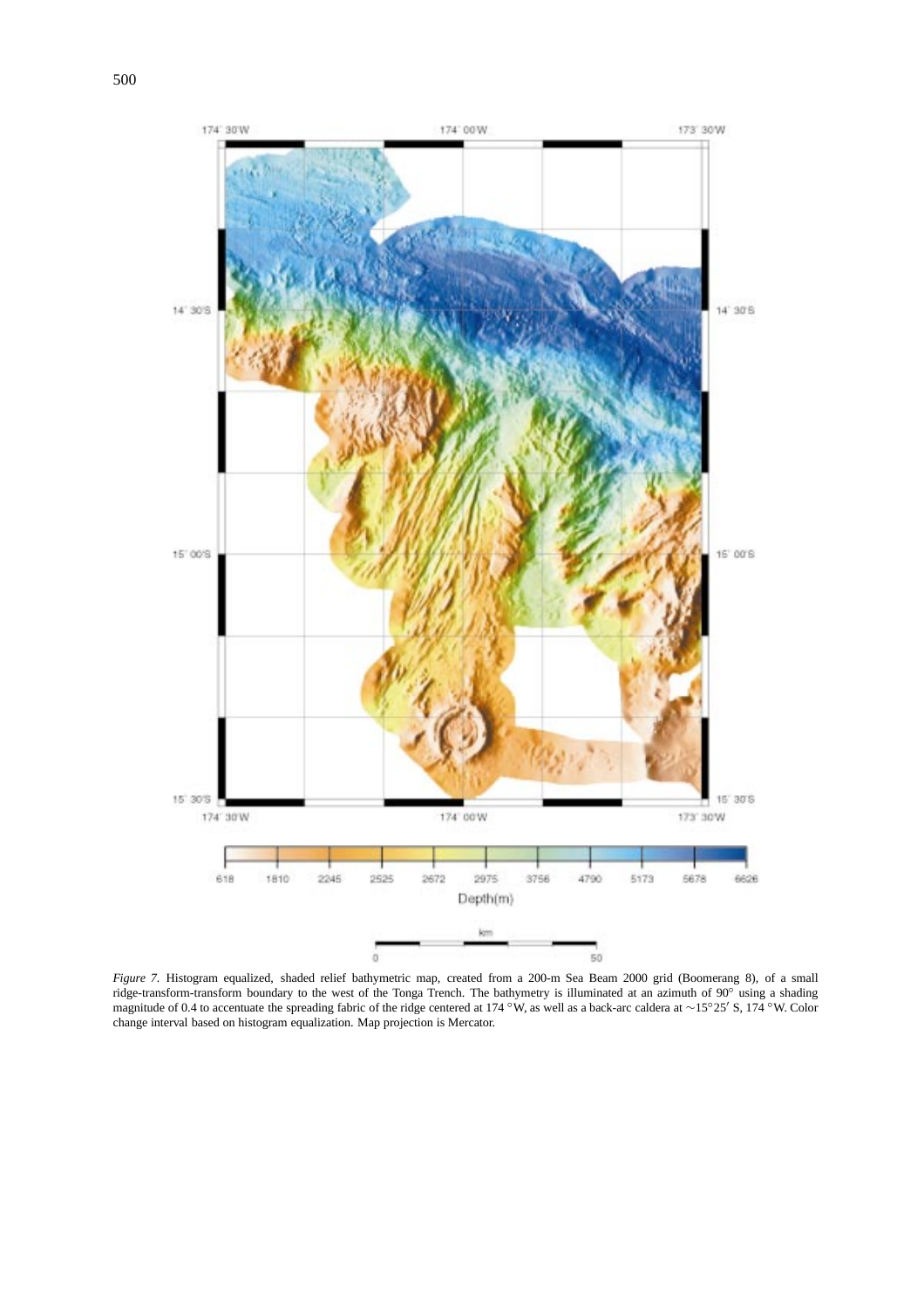

*Figure 8.* Histogram equalized, shaded relief bathymetric map of the northern forearc and westward bend in the Tonga Trench, created from a 200-m Sea Beam 2000 grid (Boomerang 8). Summit of Machias seamount denoted by star. The bathymetry is illuminated at an azimuth of 0° using a shading magnitude of 0.4 to accentuate the abyssal hill fabric at the bend in the trench. Color change interval based on histogram equalization. Map projection is Mercator.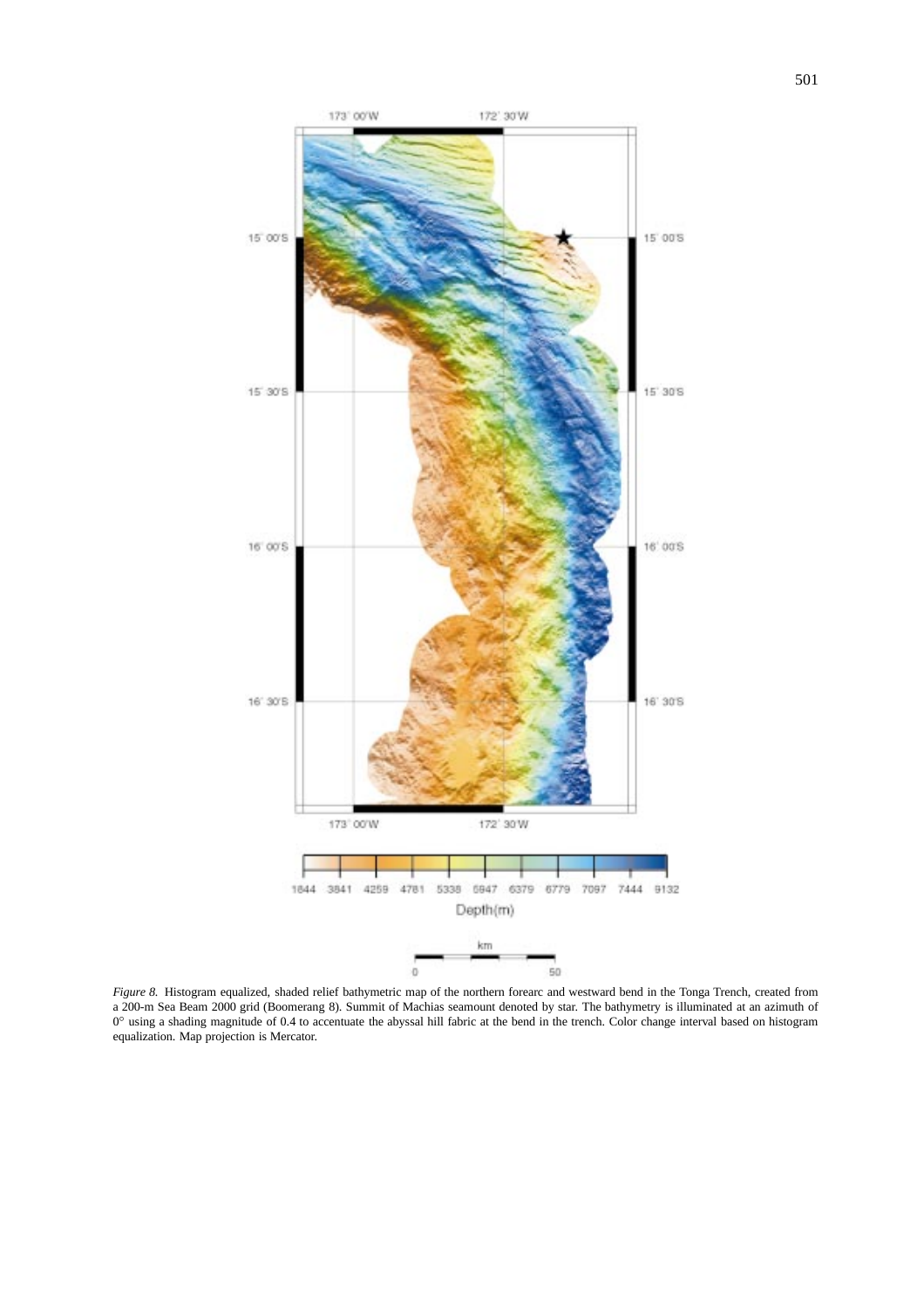evidence provided by Billington (1980), and recent confirmation supplied by the earthquake distributions and source mechanism determinations of Millen and Hamburger (1998). A possible bathymetric expression of the plate tearing is evident at  $15^{\circ}-16$  °S where the landward trench slope steepens significantly, the forearc narrows, and the trench axis is 'pinched' by the presence of Machias seamount (Profiles 5–11, Figure 5). Also striking are the WNW-trending lineaments on portions of the Pacific Plate shown in Figure 8. These can be traced at least as far south as  $15°20'$  W, southwest of Machias seamount. These lineations, first described in detail by Hill and Tiffin (1993) from GLORIA and SeaMARC II data, have been interpreted as hinge faults, exhibiting a combination of normal and shear motion (Isacks et al., 1969; Wright, 1992; Millen and Hamburger, 1998). However, between  $14°50'$  and  $15°30'$  S the lineations systematically trend 280◦–285◦, even as the trench axis changes trend by ∼60◦. In this region where the Pacific Plate is subducting and the bending hinge is at a high angle to the lineations, the apparent throw of these features does not increase towards the trench. This evidence suggests that these features are related to abyssal hill topography on the plate. The WNW trend of these lineations is consistent with recent work suggesting that the seafloor east of the Tonga Trench preserves a fabric formed at a roughly east-west trending spreading center (e.g., Castillo and Hawkins, 1998). We therefore interpret these lineations to be older Pacific Plate structures that have been reactivated by hinge-faulting at the bend in the trench.

The strike-slip portion of the trench terminates near  $15°10'$  S, where it truncates the mid- and lower slopes of the trench. South of this point, the trench narrows, becomes asymmetrical with a steeper landward slope, and convergence rapidly becomes near normal to the trench axis as the trench assumes a more north-south azimuth (Profiles 12–15, Figure 5). There are large, elongate highs on the western trenchslope break, inferred to be bounded by normal faults (Map 1), and some evidence of trenchward tilting of fault blocks (Profiles 13–15; Figure 5). There are also broad canyons in the landward trench slope (for example at  $16°35'$  S,  $16°50'$  S) facilitating the mass wasting of material into the trench (Clift et al., 1998).

### *Map 2: Normal convergence and seamount collision*

Map 2 shows a section of the forearc that is probably typical of the 'equilibrium' profile of the trench. As the Louisville Ridge collision passed through this region from 5.5 to about 3.3 Ma, the morphology of the trench here presumably represents that typical of tectonic erosion. A new seamount collision is just developing as Capricorn seamount (Raitt et al., 1955) enters the trench. The trench shoals west of Capricorn (Figure 9), and there is evidence that some small blocks may have been transferred from the subducting plate to the upper plate (as at  $18°38'$  S,  $172°47'$  W). Lonsdale (1986) and Clift et al. (1998) have suggested that a small accretionary prism exists west of Capricorn, in contrast to the tectonic erosion that dominates most of the trench.

The trench axis here comprises a series of en echelon basins, developed as grabens in the subducting plate enter the trench. Locally, what is morphologically the trench axis is structurally the axis of a graben in the Pacific Plate, and the plate boundary is actually within the landward slope (Hilde, 1983; Bloomer and Fisher, 1985; Lonsdale, 1986). Sediment is clearly not transported great distances longitudinally in the trench, and the graben serve to trap and then subduct clastic material moving down the trench slopes.

One of the most obvious features of the forearc here is the network of canyons and channels cutting the upper and middle slopes (as at  $18°30'$  S,  $18°57'$  S,  $19°30'$  S,  $20°10'$  S). These move material from the eastern parts of the Tonga Platform to large mid-slope basins such as those centered at 19 ◦S,  $173°25'$  W. There are also smaller canyons (e.g.,  $18°38'$  S,  $172°47'$  W, Figure 9) that move material to the lower slopes and trench, but it appears that most clastic material is trapped in mid-slope basins. One of the largest of these canyons (at  $18°30'$  S) extends across the northern end of the Tonga Platform to the Tofua Arc, providing a path for volcaniclastics from the modern arc to be redeposited on the trench slopes. The prominent linear form of some of these canyons (as at  $18°57'$  S) suggests that they may have exploited faults that cut the forearc at high angles to the trench. Such faults may have developed in response to uplift and fracturing of the forearc during subduction of the Louisville Ridge.

The landward trench slopes in this area are steep, with prominent structural highs in the middle and lower landward slopes (Figures 5 and 6, Profiles 16– 23). These structural highs are easily identifiable in Map 2, and commonly define the trench slope break at about 4000 m water depth. Similar structural blocks are common in the outer forearc, and everywhere that they were sampled (generally on their steepest flanks)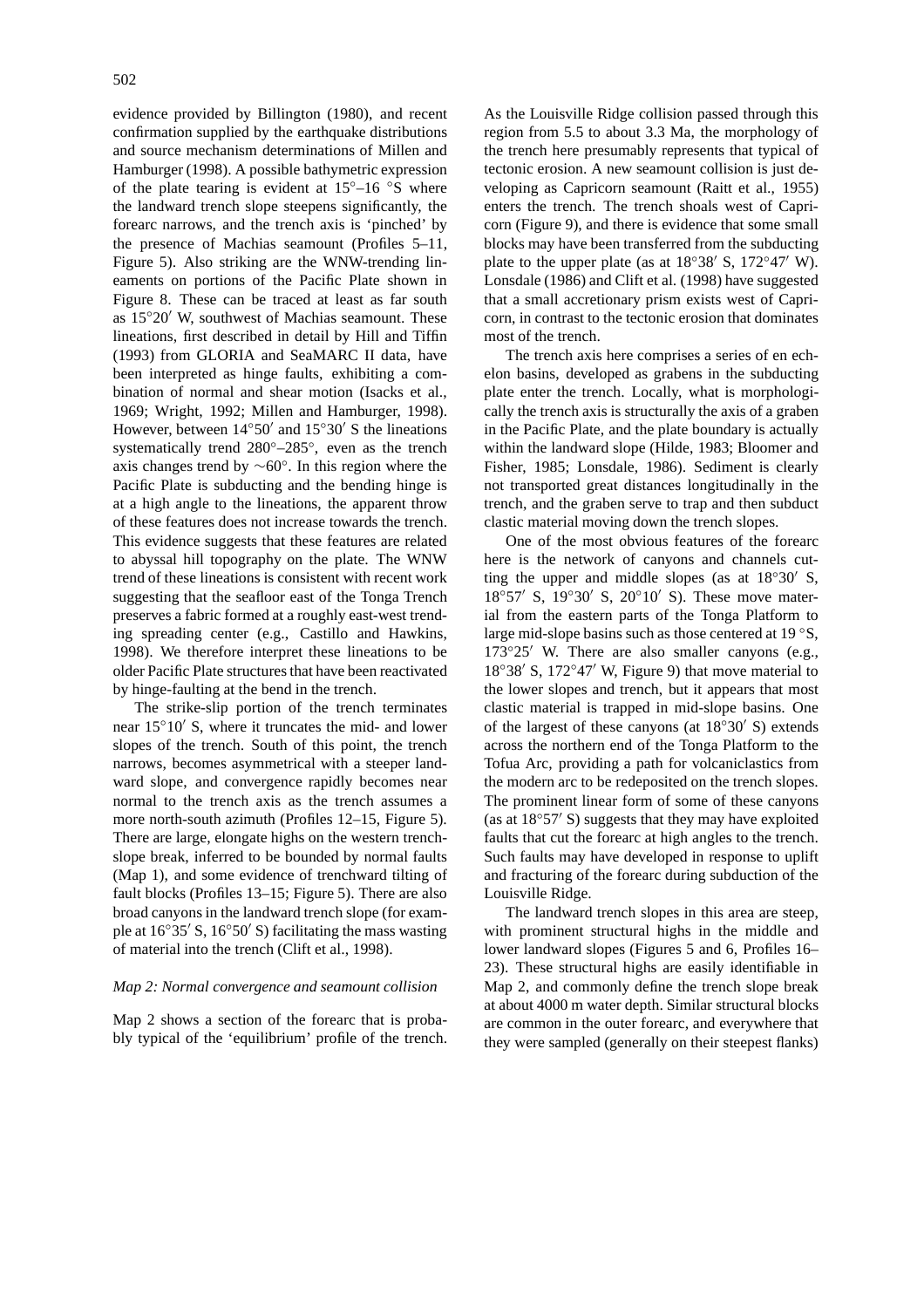

*Figure 9.* Bathymetric map (200-m contour interval) of the Tonga Trench and forearc, in the vicinity of Capricorn seamount (denoted by star). Shading indicates areas deeper than 7000 m. Note the distinct submarine canyon to the west of the trench at ∼19 ◦S. Map was created from a 200-m Sea Beam 2000 grid (Boomerang 8), with portions of the trench axis filled in by Sea Beam data from Marathon 6. Map projection is Mercator.

the exposures comprise altered arc volcanic rocks and volcaniclastic sediments. Unlike the trench slope highs in the Izu-Mariana-Bonin system, most of which are serpentine diapirs (e.g., Fryer et al., 1985, 1990), the highs within the Tonga forearc appear to be fault blocks. Their shape in plan view is often irregular (Figure 9), which is not what would be expected of fault-bounded blocks, unless the faults are extremely low angle. However, there are some blocks that are asymmetrical (bounded by at least one steep, trenchparallel slope as at 20 °S, 173°30′ W and  $18°23'$  S,  $172°50'$  W), and thus appear to be fault-bounded. And there are some that retain a blocky form, bounded by trench-parallel slopes, but appear to have been partly dissected by canyons and channels (e.g., the large block from  $19°15'$  S,  $173°15'$  W to  $19°30'$  S,  $173°20'$  W). We suggest that most of the irregularly shaped highs along the slope break are fault-bounded blocks that have been dissected and degraded by erosion. The dredging results (Bloomer et al., 1996), in any case, found no evidence of serpentine diapirism as a contributing factor in the formation of these slope highs.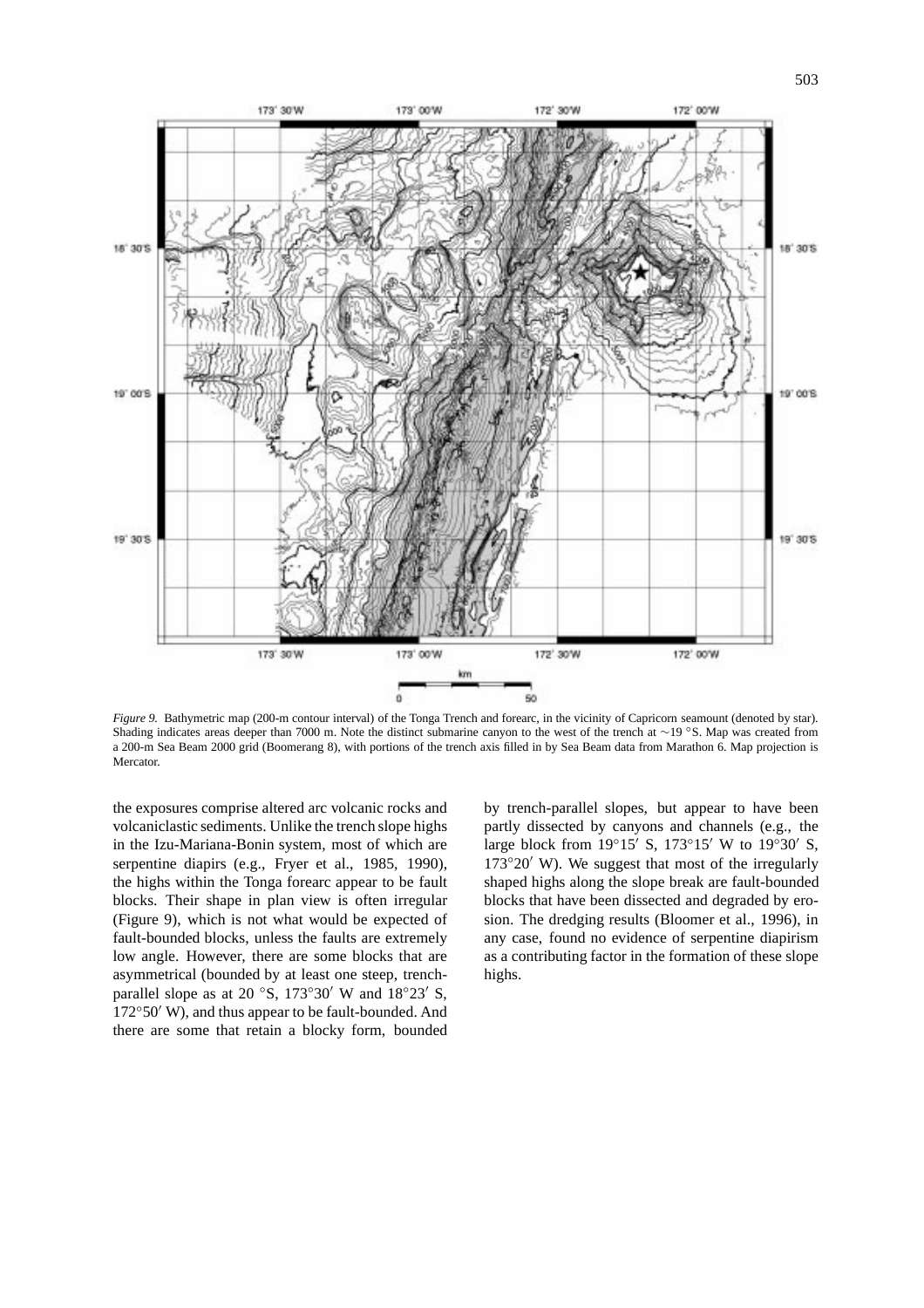### *Map 3: Post-Louisville ridge collision geometry*

Map 3 (at back) shows the widest cross-section of the arc and forearc (∼90–100 km) from the East Lau Spreading Center in the west across the trench to the Pacific Plate. This area is just north of a large westward embayment in the forearc that has been attributed to collapse of the forearc in response to the subduction of the Louisville Ridge (Lonsdale, 1986; Pelletier and Dupont, 1990). Map 3 shows the northern edge of this embayment, presumably marking the point at which the forearc has re-equilibrated itself and re-established its critical taper, slightly more than 2 Ma after the passage of the Louisville Ridge.

In fact, this area shares many morphologic features in common with that in Map 2, which is also inferred to represent an 'equilibrium' profile for the forearc. The portion of the trench shown in Map 3 is somewhat deeper than to the north, but also has very steep lower slopes (in places *>* 10◦ at depths *>* 7000 m) and prominent structural highs on the midslopes and trench slope break. The trench axis again shows an en echelon structure, reflecting the subduction of the horsts and grabens of the offshore plate. Large canyons cut the forearc (Map 3, as at  $22°30'$  S,  $21°55'$  S, and  $21°40'$  S). The structural highs along the slope break, here at about 5000 m, are more clearly asymmetric with steep, trench-parallel eastern sides (Figure 10, for example at  $21°50'$  S,  $174°10'$  W and  $22°25'$  S,  $174°10'$  W), consistent with an origin as blocks bounded by normal faults. Dredges from some of these highs also yield altered volcanic rocks and volcaniclastic sediments. The less 'degraded' appearance of these blocks may be because they are younger, having developed after the more recent passage of the Louisville Ridge is this part of the trench.

## *Map 4: Horizon deep and Louisville Ridge collision zone*

Map 4 shows the portion of the forearc most recently affected by the collision of the Louisville Ridge with the Tonga forearc. The current collision is occurring at  $25°44'$  S. The westward re-entrant in the trench beginning at  $24°30'$  S and extending northwards past  $24°30'$  S has been interpreted as an area where the forearc has collapsed and been eroded in the wake of the Louisville Ridge's passage (Lonsdale, 1986; Pelletier and Dupont, 1990; MacLeod and Lothian, 1996). The forearc was likely oversteepened as the Louisville Ridge was subducted and subsequently collapsed (Lonsdale, 1986; Pelletier and Dupont, 1990).

When the forearc re-established its critical taper, it is also likely that the erosion of the margin left the 50– 80 km arcward shift of the trench axis relative to the pre-collision geometry (Figures 1; 3).

The deep re-entrant centered near  $23^{\circ}15'$  S has a distinctly different geometry than the forearc to the north. The trench axis is more continuous, and deeper than to the north, because the westward retreat of the forearc has exposed a deeper part of the bending Pacific Plate (Map 4). The mean gradient of the seaward slope here is greater (Lonsdale, 1986) because the dip of the Pacific Plate increases with depth to an average of 15◦ (Billington, 1980). Although the upper slopes of the landward plate are steep, the overall gradient of the landward slope is gentler and more continuous than to the north (Figure 11; Figure 6, Profiles 27–29). The landward slope lacks the faultbounded structural highs characteristic of the forearc to the north, and does not have a well-defined trenchslope break. While there are some small canyons and channels in the forearc, there are few of the very large canyons common in the forearc north of 23 ◦S. These morphologic differences are consistent with the hypothesis that this part of the forearc has recently collapsed and undergone substantial erosion at its base, after oversteepening by subduction of the Louisville Ridge. The collapse is recent enough that the large canyons and clearly defined normal faults that are part of the 'steady-state' subduction erosion geometry have not yet developed.

This re-entrant includes *the deepest spot in the entire southern hemisphere*, Horizon Deep, centered at about  $23^{\circ}15'$  S in the trench axis. Fisher (1954) reported a bomb sounding from Horizon Deep of 10,633 m  $\pm$  27 m, corrected. The maximum depth in the deep has been estimated to be at least 10,800  $\pm$  2 m, corrected, based on the interpretation of persistent flank echos in 12-kHz echo-sounder profiles (Fisher, 1954, 1974). Lonsdale (1986) reported a depth of 10,866 m, corrected, from Horizon Deep (assuming a sound velocity of 1500 m/s), confirming the estimate of Fisher (1954). The error on the 10,866 m depth must be greater than  $\pm$  55 m, based on the 0.5% accuracy assumed for Sea Beam center-beam depths in optimal conditions. The deepest, corrected, center-beam sounding on Sea Beam 2000 swaths during Boomerang 8 was  $10,577$  m at  $23^{\circ}13.60'$  S, 174◦43.54<sup>0</sup> W, which is ∼1.5 km north of Lonsdale's (1986) sounding and ∼3 km north of Fisher's (1974) profiles. This depth was corrected based also on a sound velocity of 1500 m s<sup>-1</sup> from an XBT cast made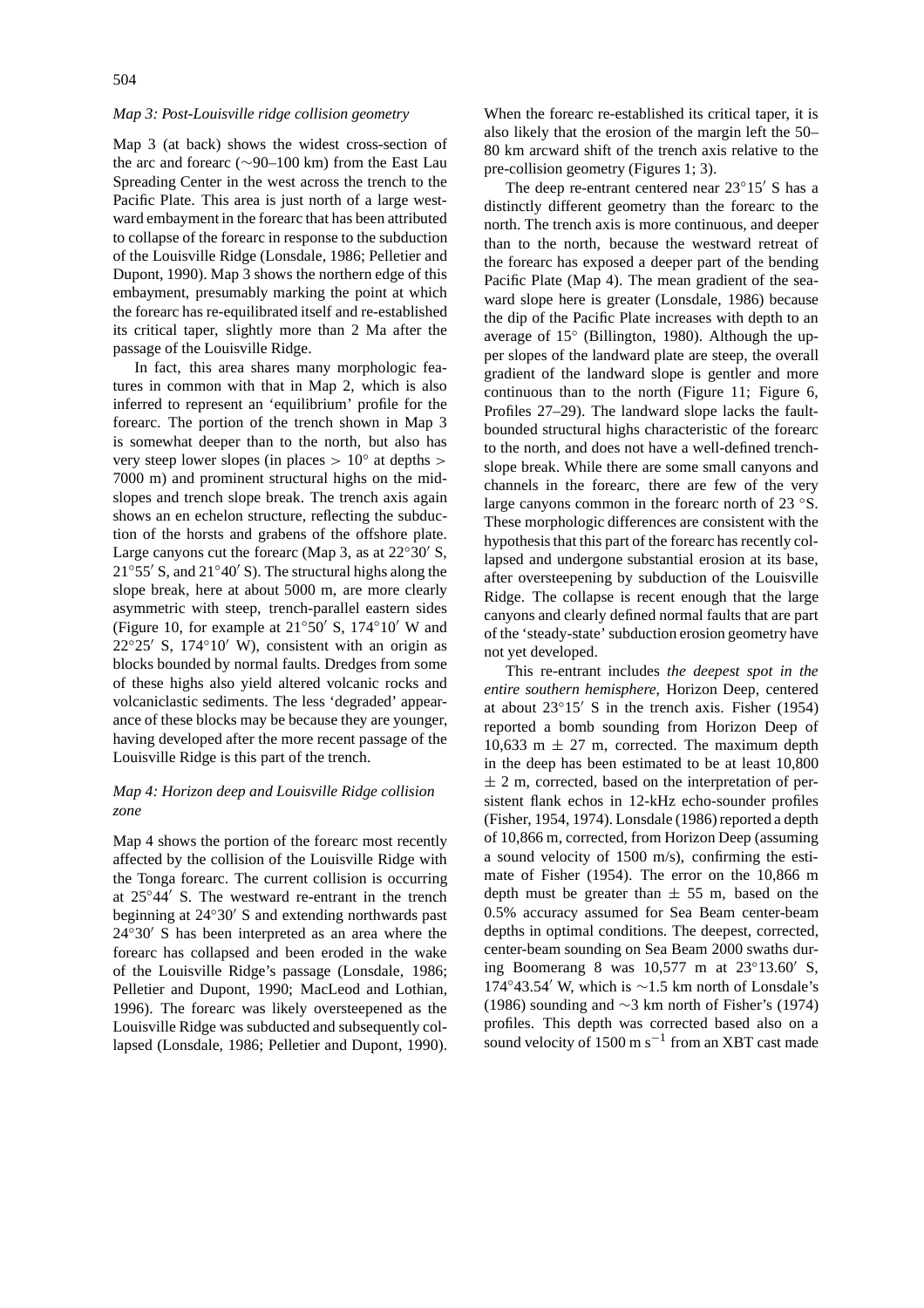

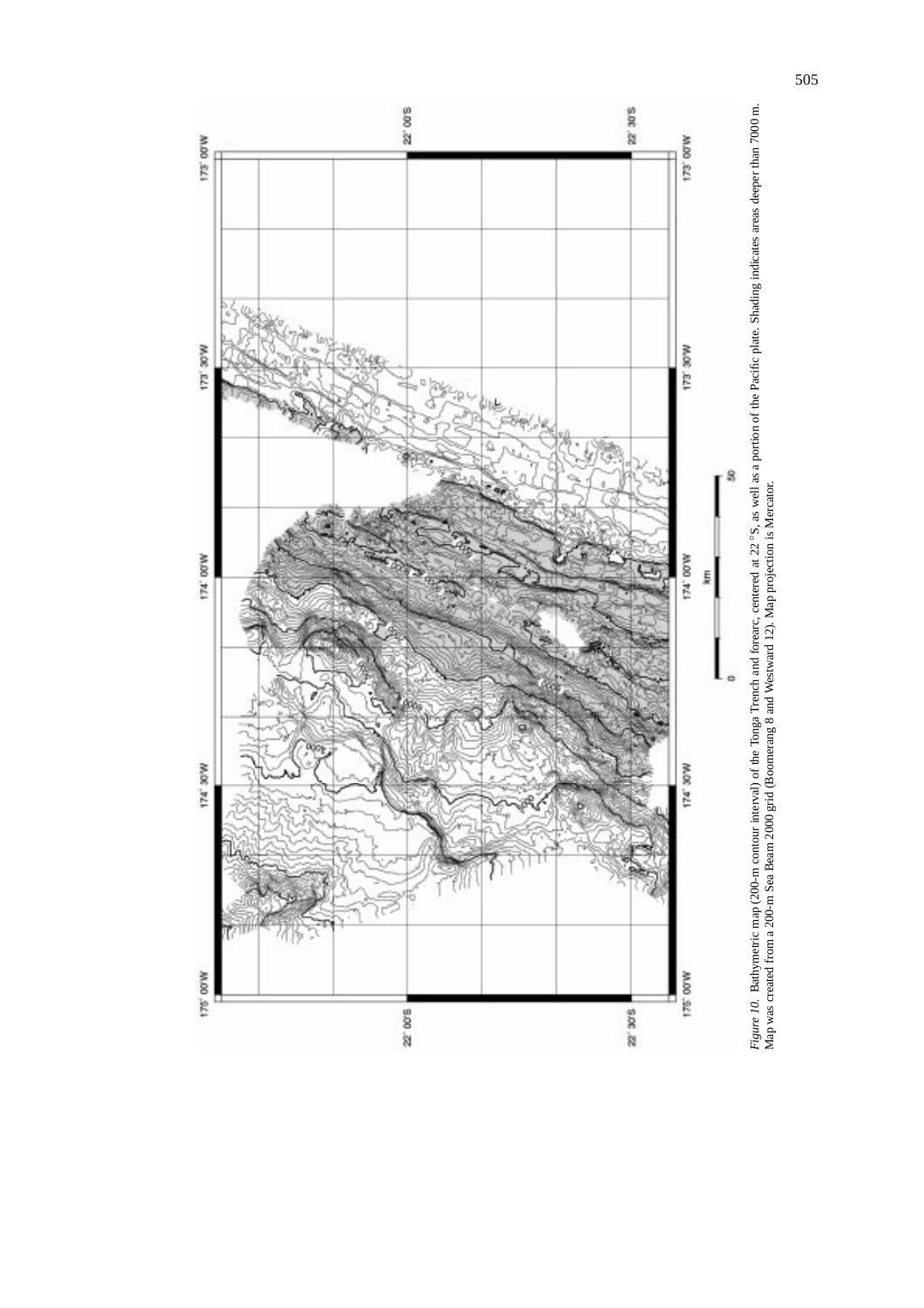

*Figure 11.* Bathymetric map (200-m contour interval) of the Tonga Trench in the vicinity of Horizon Deep (denoted by the star), deepest spot in the Southern Hemisphere. ODP Site 841 denoted by the circle. Shading indicates areas deeper than 7000 m. Map was created from a 200-m Sea Beam 2000 grid (Boomerang 8). Map projection is Mercator.

the day of the survey; the error on the sounding must again be greater than  $\pm$  55 m.

Collision and subduction of the Louisville Ridge at 26 ◦S has had a significant effect on the morphology of the forearc (cf., Gnibdenko et al., 1985; Lonsdale, 1986; Ballance et al, 1989; Pelletier and Dupont, 1990; MacLeod, 1994). The forearc has been uplifted and oversteepened with a substantial amount of normal faulting (e.g., Profile 30 in Figure 6 and Figure 12 particularly at  $\sim$ 26 °S, 175°55′ W and 25°50′ S,  $175°30'$  W). Both trench parallel faults and faults at a high-angle to the trench (as marked by slopes or channels like that at  $25°50'$  S,  $176°20'$  W) are common.

The trench shoals as the seamounts of the Louisville Ridge are subducted, and there is morphologic and compositional evidence for the transfer of Cretaceous seamount material to the landward slopes of the trench (Map 4, small high at  $25^{\circ}45'$  S,  $175^{\circ}18'$  W; Balance et al., 1989). This deformation of the forearc due to seamount subduction is distinct from the background, 'steady-state' erosion, which is characterized by largescale subsidence of the entire forearc and a gradual regional tilt towards the trench axis (MacLeod, 1994; Clift and MacLeod, 1999).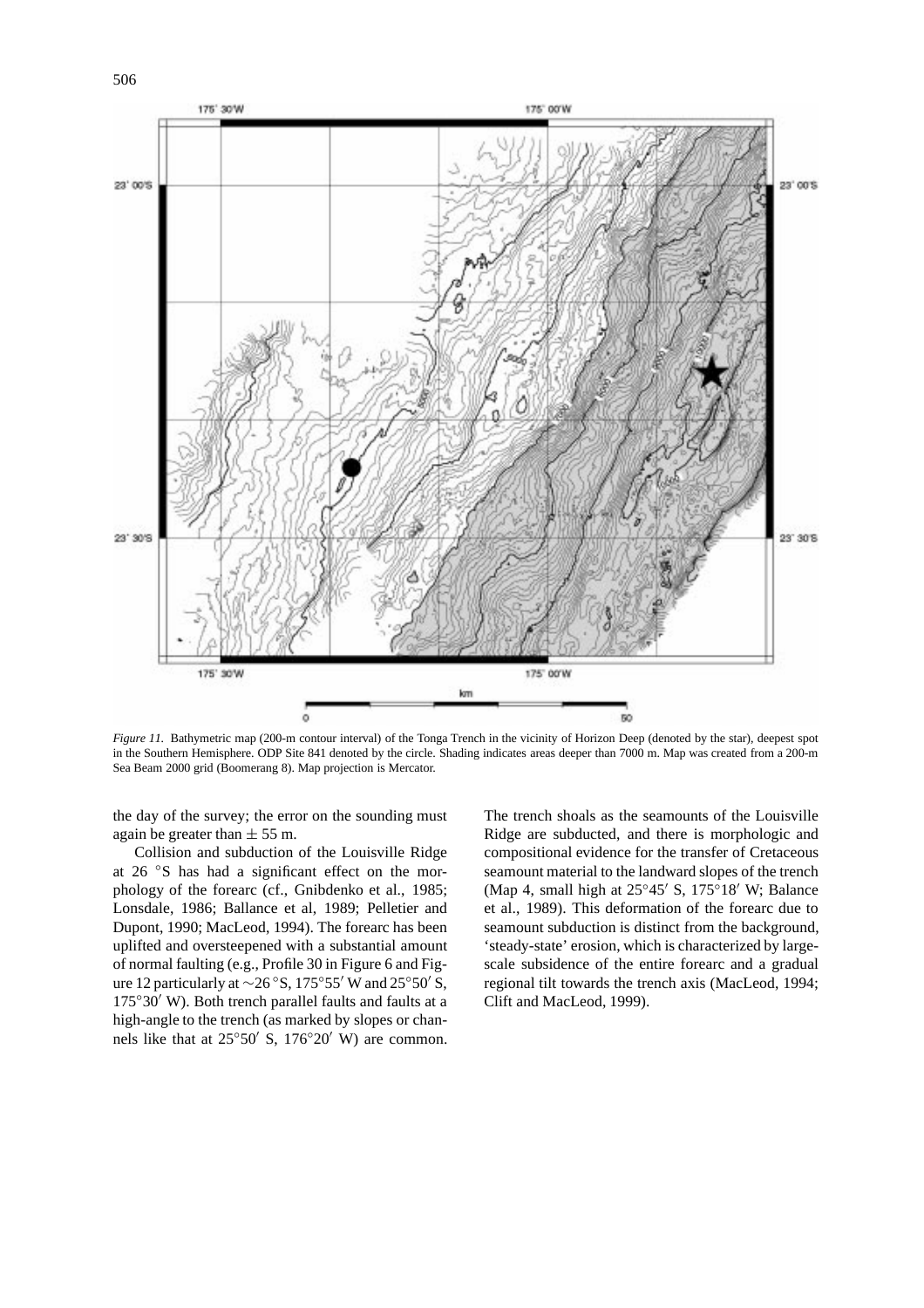

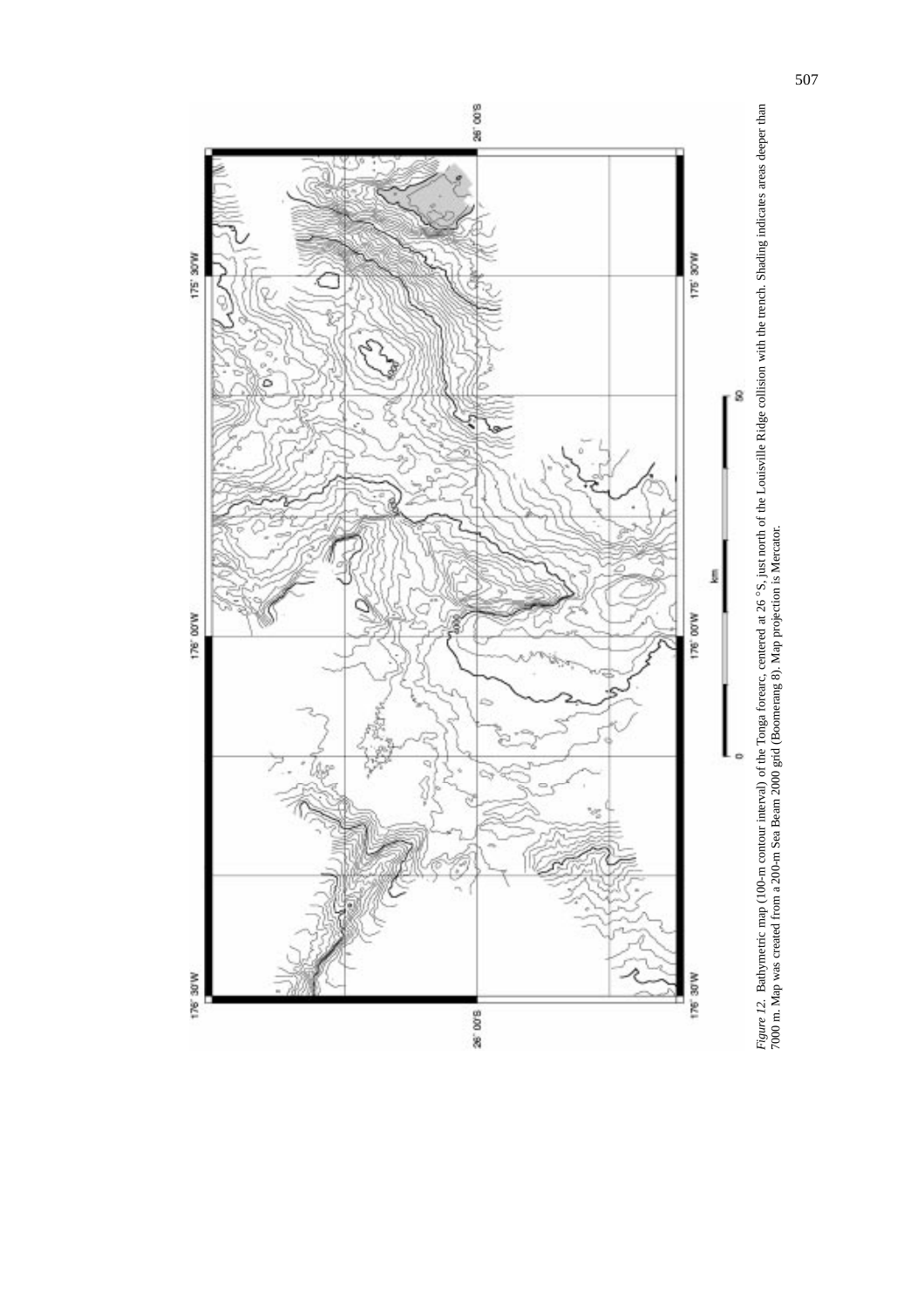# **Conclusion**

This new compilation of bathymetry documents changes in the morphologic characteristics of the Tonga Trench and forearc in response to changes in plate convergence directions and to the subduction of the seamounts of the Louisville Ridge. The Tonga Trench and forearc are dominated by abundant normal faulting, and typically have numerous canyons that allow substantial volumes of material to move from the Tonga platform to middle and lower slope basins. The central forearc, which is inferred to be undergoing 'steady-state' subduction erosion, is dominated the most by these features, as evidenced by the many large, trench-parallel scarps, most of which must have accommodated large-scale subsidence of the forearc and a gradual, regional tilt of fault blocks toward the trench axis. The southern forearc and trench show a different morphology and are strongly influenced by a spatially restricted and accelerated process of erosion resulting from the recent subduction of the Louisville Ridge. The causes and relative contributions of these two modes of tectonic erosion can best be determined in concert with drilling. Such drilling could constrain the timing of forearc subsidence from the litho- and biostratigraphy of the upper Eocene to Recent sediments overlying the basement (e.g., Clift, 1994). Borehole data could also help determine the timing and orientation of tectonic tilting of the forearc via sedimentary bedding attitudes in cores, and on Formation MicroScanner borehole logging images (e.g., MacLeod et al., 1992); and could be combined with seismostratigraphic models of the forearc platform (e.g., Tappin, 1994).

The process of tectonic erosion is still poorly understood, not least because it involves absence of the evidence, and is therefore difficult to document. Nevertheless, it is of vital importance as an important mechanism for delivering terrestrial material into the mantle (at a rate estimated to be comparable to the flux of juvenile igneous material returned to the Earth's crust; von Huene and Scholl, 1991). Several studies have shown that massive subsidence of forearcs is a fundamental consequence of tectonic erosion (e.g., in Japan and Chile: von Huene et al., 1988; von Huene and Culotta, 1989; von Huene and Lallemand, 1990). For Tonga, too, wholesale foundering of the forearc has occurred, with at least 5.4 km of subsidence recorded since the late Eocene at Site 841 (Clift, 1994). Clift and MacLeod (1999) have estimated that

approximately 135 km of material has been eroded from the Tonga forearc since the Eocene.

### **Acknowledgements**

This research was supported by NSF grants OCE-9521023 and OCE-9521039. We wish to thank all the scientists, officers, and crew who participated in all the cruises mentioned. We are particularly grateful to Captain Al Arsenault, the officers and crew of the R/V *Melville*, the SIO Shipboard Computer group, and the intrepid watchstanders of Boomerang 8. Special thanks to Stu Smith for the enormous processing effort and support at sea. We are grateful to Uta Albright Peckman of Scripps and Kirsten Zellmer of the University of Hawai'i for help with data transfer and documentation, and to David Millen of Indiana University for reviewing a draft of the manuscript. The comments of 3 anonymous reviewers significantly improved it.

### **Appendix**

The bathymetry grids from which the large regional and detailed page-size maps were created are available on the World Wide Web at http://capnhook.geo.orst.edu/tonga/. The grids are binary, Unix-compressed, GMT-style grid files. Also available are the original postscript files of the maps, color 3-D visualizations of many of the smaller bathymetric grids, and a version of this manuscript with all figures in color at http://dusk.geo.orst.edu/tonga.

### **References**

- Ballance, P.F., Scholl, D.W., Vallier, T.L., Stevenson, A.J., Ryan, H. and Herzer, R.H., 1989, Subduction of a Late Cretaceous Seamount of the Louisville Ridge at the Tonga Trench: A Model of Normal and Accelerated Tectonic Erosion, *Tectonics* **8**: 953–962.
- Beiersdorf, H. and von Stackelberg, U., 1990. Geoscientific Studies of the Manihiki Plateau and the Lau Basin, Southwestern Pacific - SO 67 (in German), *Jahresbericht für den Förderbereich Meeresgeowissenschaften*, 1990, 67–70.
- Bevis, M., Taylor, F.W., Schultz, B.E., Recy, J., Isacks, B.L., Helu, S., Singh, R., Kendrick, E., Stowell, J., Taylor, B. and Calmant, S., 1995, Geodetic Observations of Very Rapid Convergence and Back-arc Extension at the Tonga Arc, *Nature* **374**: 249–251.
- Billington, S., 1990, The Morphology and Tectonics of the Subducted Lithosphere in the Tonga-Fiji-Kermadec Region from Seismicity and Focal Mechanism Solutions, Ph.D. Thesis, Cornell University, Ithaca, New York.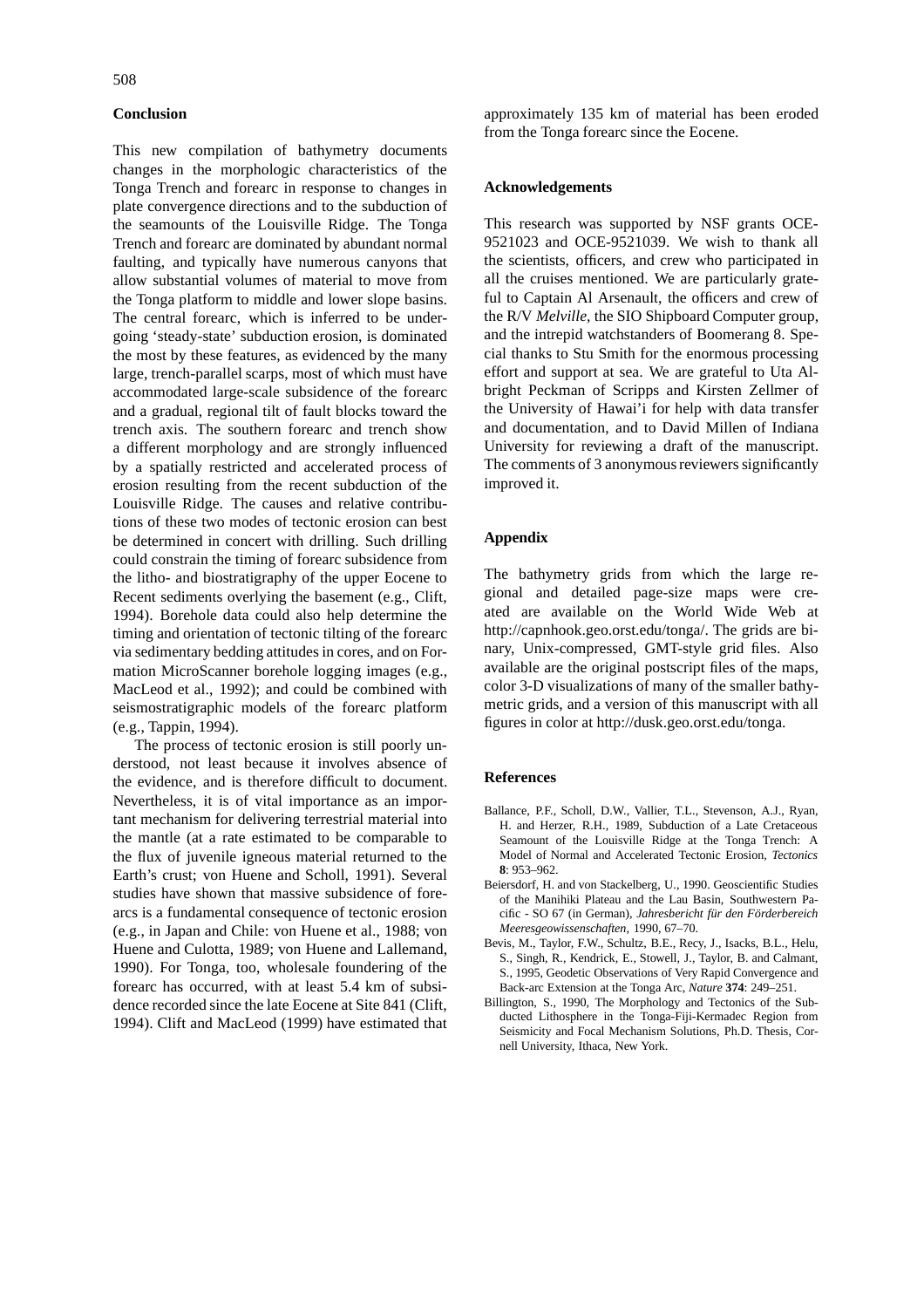- Bloomer, S.H. and Fisher R.L., 1987, Petrology and Geochemistry of Igneous Rocks from the Tonga Trench: Implications for its Structure. *J. Geology* **95**: 469–495.
- Bloomer, S.H. and Wright, D.J., 1996, *Summary of Site Survey Cruise Results, Boomerang Leg 08, in Support of Proposal 451, Ocean Drilling in the Tonga Forearc: Subduction Geodynamics, Arc Evolution, and Deformation Processes at a Non-Accretionary Convergent Margin*, Ocean Drilling Program Site Survey Data Bank, Palisades, New York.
- Bloomer, S.H., Wright, D.J., and Boomerang Leg 8 Shipboard Scientific Party, 1996, Geology of the Tonga Forearc: A suprasubduction zone ophiolite, *Eos Trans. AGU* **77**: F325.
- Bloomer, S.H., Ewart, A., Bryan, W. and Hergt, J., 1994, Geochemistry and Origin of Igneous Rocks from the Outer Tonga Forearc, in J. Hawkins, Parson, L., Allan, J. et al. (eds) *Proc. ODP, Sci. Results, 135*, Ocean Drilling Program, College Station, Texas, 625–646.
- Brocher, T.M., 1985, On the Formation of the Vitiaz Trench Lineament and North Fiji Basin, in Brocher, T.M. (ed.), *Investigations of the Northern Melanesian Borderland*, Circum-Pacific Council for Energy and Mineral Resources Earth Science Series 3, Houston, Texas, 13–33.
- Caress, D.W. and Chayes, D.N., 1995, New software for processing sidescan data from sidescan-capable multibeam sonars, *Proc. IEEE Oceans 95 Conference,* 997–1000.
- Caress, D.W. and Chayes, D.N., 1996, Improved processing of hydrosweep DS multibeam data on the R/V *Maurice Ewing*, *Mar. Geophys. Res.* **18**: 631–650.
- Caress, D.W., Spitzak, S.E. and Chayes, D.N., 1996, Software for multibeam sonars, *Sea Technol.* **37**: 54–57.
- Castillo, P.R. and Hawkins, J.W., 1998, The composition of the subducting oceanic lithosphere mainly responsible for the chemical and isotopic variations of the Tonga-Kermadec Arc Lavas? *Eos, Trans. AGU* **79**: F397.
- Clague, D.A. and Jarrard, R.D., 1973, Tertiary plate motion deduced from the Hawaiian-Emperor seamount chain, *Geol. Soc. Am. Bull.* **84**: 1135–1154.
- Clift, P.D., 1994, Controls on the sedimentary and subsidence history of an active plate margin: an example from the Tonga Arc, Southwest Pacific, in J. Hawkins, Parson, L., Allan, J. et al. (eds), *Proc. ODP, Sci. Results, 135*, Ocean Drilling Program, College Station, Texas, 173–188.
- Clift, P.D. and MacLeod, C.J., 1999, Slow rates of subduction erosion estimated from subsidence and tilting of the Tonga Forearc, *Geology* **27**: 411–414.
- Clift, P.D., MacLeod, C.J., Tappin, D.R., Wright, D.J. and Bloomer, S.H., 1998, Tectonic controls on sedimentation in the Tonga Trench and Forearc, SW Pacific, *Geol. Soc. Am. Bull.* **110**: 483–496.
- Cochran, J.R., Fornari, D.J., Malinverno, A., Wang, X. and Goff, J.A., 1992, Systematic variation of summit and flank morphology within a ridge segment: East Pacific Rise, 7 ◦S–9 ◦S, *Eos, Trans. AGU* **73**: 313.
- DeMets, C., Gordon, R.G., Argus, D.F. and Stein, S., 1990, Current plate motions, *Geophys. J. Int*. **101**: 425–478.
- Dupont, J. and Herzer, R.H., 1985, Effect of subduction of the Louisville Ridge on the structure and morphology of the Tonga Arc, in Scholl, D.W. and Vallier, T.L. (eds), *Geology and Offshore Resources of Pacific Island arcs-Tonga Region,* Circum-Pacific Council for Energy and Resources, *Earth Science Series* **2**: 323–332.
- Falloon, T., Bloomer, S.H., Crawford, S.H. and Wright, D.J., submitted, Geochemistry of dredged boninite series volcanics from

the Tongan Forearc: implications for the nature of early arc volcanism, *Earth Planet. Sci. Lett.*

- Fisher, R.L., 1954, On the sounding of trenches, *Deep-Sea Res*. **2**: 48–58.
- Fisher, R.L., 1974, Pacific-type continental margins, in C.A. Burk and C.L. Drake (eds), *The Geology of Continental Margins*, Springer-Verlag, New York, 25–41.
- Fisher, R.L. and Engel, C.G., 1969, Ultramafic and basaltic rocks dredged from the nearshore flank of the Tonga Trench. *Geol. Soc. Amer. Bull*. **80**: 1373–1378.
- Fryer, P., Ambos, E.L. and Hussong, D.M., 1985. Origin and emplacement of Mariana Forearc Seamounts, *Geology* **13**: 774–777.
- Fryer, P., Pearce, J.A., Stokking, L.B., et al. (eds), 1990, *Proc. ODP, Sci. Results, 135*, Ocean Drilling Program, College Station, Texas, 1092 pp.
- Gnibidenko, H.S., Anosov, G.I., Argentov, V.V. and Pushchin, I.K., 1985, Tectonics of the Tonga-Kermadec trench and Ozbourn Seamount, *Tectonophysics* **112**: 357–383.
- Hamburger, M.W. and Isacks, B.L., 1988, Diffuse back-arc formation in the southwestern pacific, *Nature* **332**: 599–604.
- Hawkins, J.W., 1974, Geology of the Lau Basin, a Marginal Sea Behind the Tonga Arc, in C.A. Burk and C.L. Drake (eds), *The Geology of Continental Margins*, Springer-Verlag, New York, 505–524.
- Hawkins, J.W., 1986, 'Black smoker' Vent Chimneys, Lau Basin, *Eos, Trans. AGU* **67**: 430–431.
- Hawkins, J.W., 1995, Evolution of the Lau Basin–Insights from ODP Leg 135, in B. Taylor and J. Natland (eds), *Active Margins and Marginal Basins of the Western Pacific*, American Geophysical Union, Washington, D.C., 125–173.
- Hawkins, J.W., Bloomer, S.H., Evans, C.A. and Melchior, J.T., 1984, Evolution of intra-oceanic arc-trench systems, *Tectonophysics* **102**: 175–205.
- Hawkins, J.W. and Natland, J.H., 1975, Nephelinites and basanites of the samoan linear volcanic chain: their possible tectonic significance, *Earth Planet. Sci. Lett*. **24**: 427–439.
- Hawkins, J.W., Parson, L.M. and Allan, J.F., 1994, Introduction to the scientific results of leg 135: Lau Basin-Tonga Ridge drilling transect, in J. Hawkins, L. Parson, J. Allan, et al. (eds), *Proc. ODP, Sci. Results, 135*, Ocean Drilling Program, College Station, Texas, 3–5.
- Hilde, T.W.C., 1983, Sediment subduction versus accretion around the Pacific, *Tectonophysics* **99**: 381–397.
- Hill, P.J. and Tiffin, D.L., 1993, Geology, sediment patterns, and widespread deformation on the sea floor off western samoa revealed by wide-swath imagery, *Geo-Marine Lett.* **13**: 116–125.
- Hussong, D. and Uyeda S., 1981, Tectonic Processes and the History of the Mariana Arc: A Synthesis of the Results of Deep Sea Drilling Project Leg 60, in D.M. Hussong, S. Uyeda, et al. (eds), *Initial Reports of the Deep Sea Drilling Project*, *31*, U.S. Govt. Printing Office, Washington D.C., 909–929.
- Isacks, B.L., Oliver, J. and Sykes, L.R., 1968, Seismology and the new global tectonics, *J. Geophys. Res*. **73**: 5855–5899.
- Isacks, B.L., Sykes, L.R. and Oliver, J., 1969, Focal mechanisms of deep and shallow earthquakes in the Tonga-Kermadec region and the tectonics of Island Arcs, *Geol. Soc. Am. Bull.* **80**: 1443–1470.
- Keeton, J.A., Searle, R.C., Parsons, B., White, R.S., Murton, B.J., Parson, L.M., Peirce, C. and Sinha, M.C., 1997, Bathymetry of the Reykjanes Ridge, *Mar. Geophys. Res.* **19**: 55–64.
- Kelman, M., 1998, Hydrothermal Alteration of a Supra-Subduction Zone Ophiolite Analog, Tonga, Southwest Pacific, Master's Thesis, Oregon State University, Corvallis, Oregon.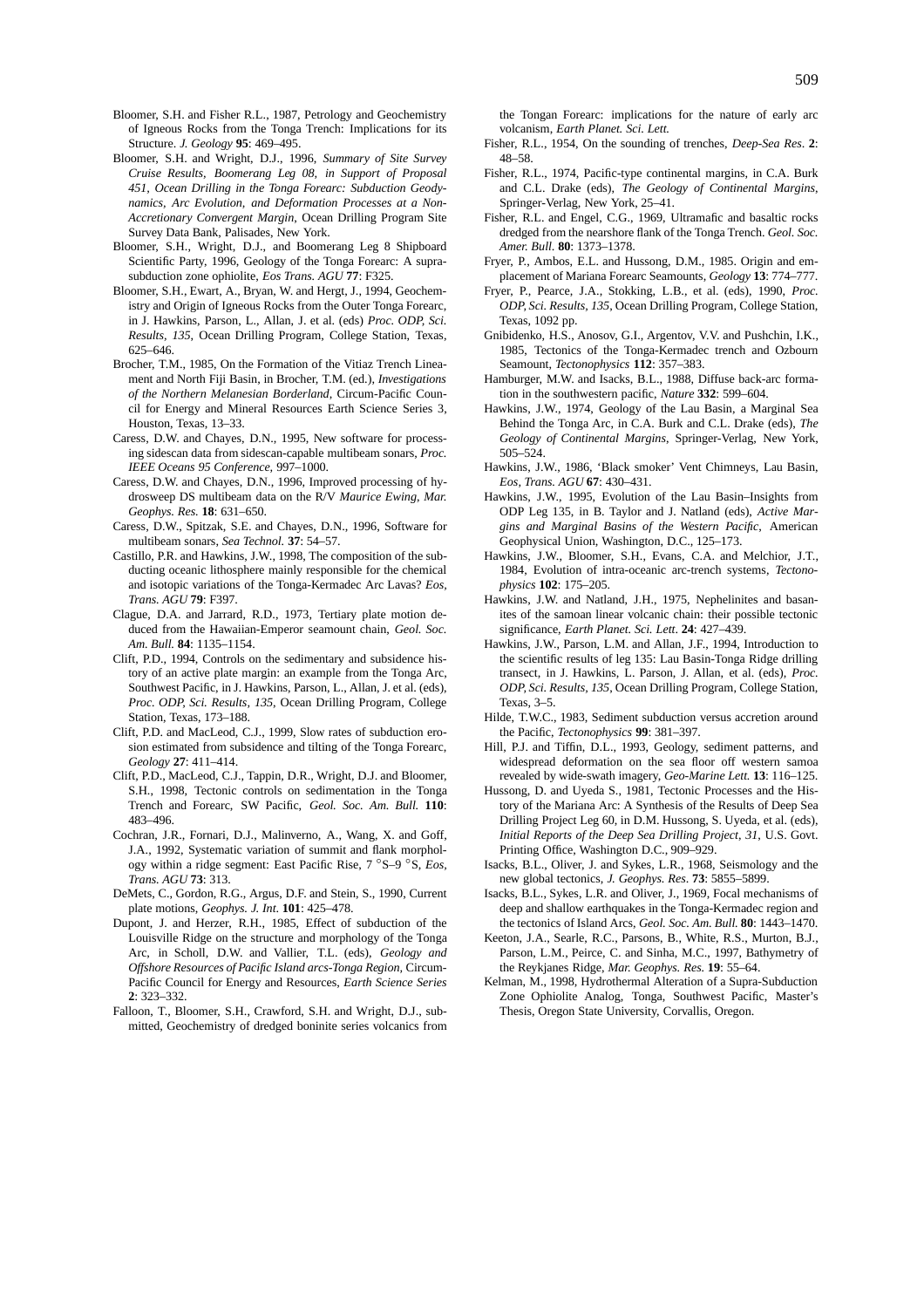- Kroenke, L.W., Jarvis, P.A. and Price, R.C., 1987, Morphology of the Fiji fracture zone: recent reorientation of plate boundaries in the vicinity of the north Fiji Basin, *Eos, Trans. AGU* **68**: 1445.
- Lonsdale, P., 1986, A multibeam reconnaissance of the Tonga Trench axis and its intersection with the Louisville Guyot Chain, *Mar. Geophys. Res.* **8**: 295–327.
- Lonsdale, P., 1988, Geography and history of the Louisville Hotspot chain in the Southwest Pacific, *J. Geophys. Res.* **93**: 3078–3104.
- Macdonald, K.C., Fox, P.J., Carbotte, S., Eisen, M., Miller, S., Perram, L., Scheirer, D., Tighe, S. and Weiland, C., 1992, The East Pacific rise and its flanks,  $8°-17$  °N: history of segmentation, propagation and spreading direction based on SeaMARC II and sea beam studies, *Mar. Geophys. Res.* **14**: 299–334.
- MacLeod, C.J., 1994, Structure of the outer Tonga Forearc at site 841, in J. Hawkins, Parson, L., Allan, J. et al. (eds), *Proc. ODP, Sci. Results, 135*, Ocean Drilling Program, College Station, Texas, 313–329.
- MacLeod, C.J., 1996, Geodynamics of the Tonga subduction zone and Lau Backarc basin, *Eos Trans. AGU* **77**: F325.
- MacLeod, C.J., Parson, L.M., Sager, W.W. and the ODP Leg 135 Scientific Party, 1992, Identification of Tectonic Rotations in Boreholes by the Integration of Core Information With Formation MicroScanner and Borehole Televiewer Images, in A. Hurst, C.M. Griffiths and P.F. Worthington (eds), *Geological Applications of Wireline Logs, Geological Society of London Special Publication, London* **65**: 235–246.
- MacLeod, C.J., Wright, D.J., Bloomer, S.H. and Clift, P.D. (in preparation) Structure of the Tonga Forearc and Geodynamic Evolution of the Tonga-Lau Marginal Basin System.
- Millen, D.M. and Hamburger, M.W., 1998, Seismological evidence for tearing of the pacific plate at the northern termination of the Tonga subduction zone, *Geology* **26**: 659–662.
- Miller, S.P. and Capell, W.J., 1993, Multibeam sonars: families for multi-mission Vessels, *Sea Technol.* **34**: 10–15.
- New Zealand Hydrographic Office, 1977, South Pacific Ocean, *New Zealand to Fiji and Samoa Islands*, Defense Mapping Agency Hydrographic Center, Washington, D.C., 1 map sheet, 1:3,500,000.
- Olbertz, D., Wortel, M.J.R. and Hansen, U., 1997, Trench migration and subduction zone geometry, *Geophys. Res. Lett.* **24**: 221–224.
- Parson, L.M. and Tiffin, D.L., 1993, Northern Lau Basin: backarc extension at the leading edge of the Indo-Australian plate, *Geo-Marine Lett.* **13**: 107–115.
- Parson, L.M. and Hawkins, J.W., 1994. Two-stage ridge propagation and the geological history of the Lau Backarc basin, in J. Hawkins, L. Parson, J. Allan et al. (eds), *Proc. ODP, Sci. Results, 135*, Ocean Drilling Program, College Station, Texas, 819–828.
- Pelletier, B. and Dupont, J., 1990, Effets de la subduction de la ride de Louisville sur l'arc des Tonga-Kermadec, *Ocean. Acta* **10**: 57–76.
- Pelletier, B. and Louat, R., 1989, Mouvements relatifs des plaques dan le sud-ouest pacifique, *C.R. Acad. Sci*. **308**: 123–130.
- Pontoise, B., Pelletier, B., Aubouin, J., Baudry, N., Blanchet, R., Butscher, J., Chotin, P., Diament, M., Dupont, M., Eissen, J., Ferrière, J., Herzer, R., Lapouille, A., Louat, R., d'Ozouville, L., Soakai, S. and Stevenson, A., 1986, Subduction of the Louisville Ridge along the Tonga Trench: preliminary results of SEAPSO campaign (Leg V), *Compte Rendu de l'Academie des Sciences, Série II* **10**: 911–918.
- Purdy, G.M., Sempéré, J.-C., Schouten, H., Dubois, D. L. and Goldsmith, R., 1990, Bathymetry of the mid-atlantic ridge, 24◦–31 ◦N: a map series, *Mar. Geophys. Res.* **12**: 247–252.
- Raitt, R.W., Fisher, R.L. and Mason, R.G., 1955, Tonga Trench, *Geol. Soc. Amer. Spec. Paper* **62**: 237–254.
- Sager, W.W., MacLeod, C.J. and Abrahamsen, N., 1994, Paleomagnetic Constraints on Tonga Arc Tectonic Rotation from Sediments Drilled at Sites 840 and 841, in J. Hawkins, L. Parson, J. Allan et al. (eds), *Proc. ODP, Sci. Results, 135*, Ocean Drilling Program, College Station, Texas, 763–786.
- Sandwell, D.T., 1987, Biharmonic spline interpolation of GEOS-3 and seasat altimeter data, *Geophys. Res. Lett.* **14**, 139–142.
- Scheirer, D.S., Macdonald, K.C., Forsyth, D.W., Miller, S.P., Wright, D.J., Cormier, M.-H., and Weiland, C.M., 1996, A map series of the Southern East Pacific rise and its flanks, 15 ◦S to 19 ◦S, *Mar. Geophys. Res.* **18**: 1–12.
- Smith, G.P., Wiens, D.A., Dorman, L.M., Webb, S.C. and Fischer, K.M., 1998, Azimuthal anistotropy beneath the Lau Basin: observations of shear wave splitting from local earthquakes at ocean bottom seismometers, *Eos Trans. AGU* **79**: F637.
- Tappin, D.R., 1994, The Tonga Frontal-arc basin, in P.F. Ballance (eds.) *South Pacific Sedimentary Basins*, Elsevier, Amsterdam, 157–176.
- Tappin, D.R., Bruns, T.R. and Geist, E.L., 1994a, Rifting of the Tonga/Lau Ridge and Formation of the Lau backarc basin: evidence from site 840 on the Tonga Ridge, in J. Hawkins, L. Parson, J. Allan et al. (eds), *Proc. ODP, Sci. Results, 135*, Ocean Drilling Program, College Station, Texas, 367–372.
- Tappin, D.R., Herzer, R.H. and Stevenson, A.J., 1994b, Structure and Stratigraphy of the Southern Tonga Ridge, 22◦–26◦ South, in R.H. Herzer, P.F. Ballance and A.J. Stevenson (eds), *Geology and Resources of Island Arcs - Tonga-Lau-Fiji Region,* SOPAC Technical Bulletin **8**: 81–100.
- Taylor, B., Zellmer, K., Martinez, F. and Goodliffe, A., Sea-floor spreading in the Lau Back-arc basin, 1996, *Earth Planet. Sci. Lett.*, **144**: 35–40.
- Taylor, B., Coffin, M., Dietrich, W., Dixon, T., Driscoll, N., Karner, G., Klemperer, S., Kohlstedt, D., Moore, C., Nittrouer, C., Plank, T., Sawyer, D., Stern, R., Stolper, E., Underwood, M. and Wiens, D., 1998, Program Focuses Attention on Continental Margins, *Eos, Trans. AGU* **79**: 137–142.
- Vallier, T.L., O'Connor, R.M., Scholl, D.W., Stevenson, A.J. and Quinterno, P.J., 1985, Petrology of rocks dredged from the landward slope of the Tonga Trench: implications for middle miocene volcanism and subsidence of the Tonga Ridge, in D.W. Scholl, and T. L. Vallier (eds), *Geology and Offshore Resources of Pacific Island arcs-Tonga Region,* Circum-Pacific Council for Energy and Resources, Earth Science Series **2**: 109–120.
- von Huene, R. and Culotta, R., 1989, Tectonic erosion at the front of the Japan trench convergent margin, *Tectonophysics* **160**: 75–90.
- von Huene, R. and Lallemand, S., 1990, Tectonic erosion along the Japan and Peru convergent margins, *Geol. Soc. Am. Bull.* **102**: 704–720.
- von Huene, R. and Scholl, D.W., 1991, Observations at convergent margins concerning sediment subduction, subduction erosion, and the growth of continental crust, *Rev. Geophys.* **29**: 279–316.
- von Huene, R., Suess, E. and the ODP Leg 112 Scientific Party, 1988, Ocean drilling program leg 112, Peru continental margin: Part 1, Tectonic history. *Geology* **16**: 934–938.
- von Rad, U., Riech, V., Wissmann, G., Stevenson, A. J., Morton, J.L. and Sinha, M.C., 1990, Seafloor reflectivity, sediment distribution, and magnetic anomalies of the Lau Basin (SW Pacific, SO35/48 cruises), *Marine Mining* **9**: 157–181.
- von Stackelberg, U. and von Rad, U., 1990, Geological evolution and hydrothermal activity in the Lau and North Fiji Basins, Southwest Pacific Ocean: results of SONNE Cruise SO-35, *Geologisches Jahrbuch. Reihe D: Mineralogie, Petrographie, Geochemie, Lagerstaettenkunde* **92**: 1–660.